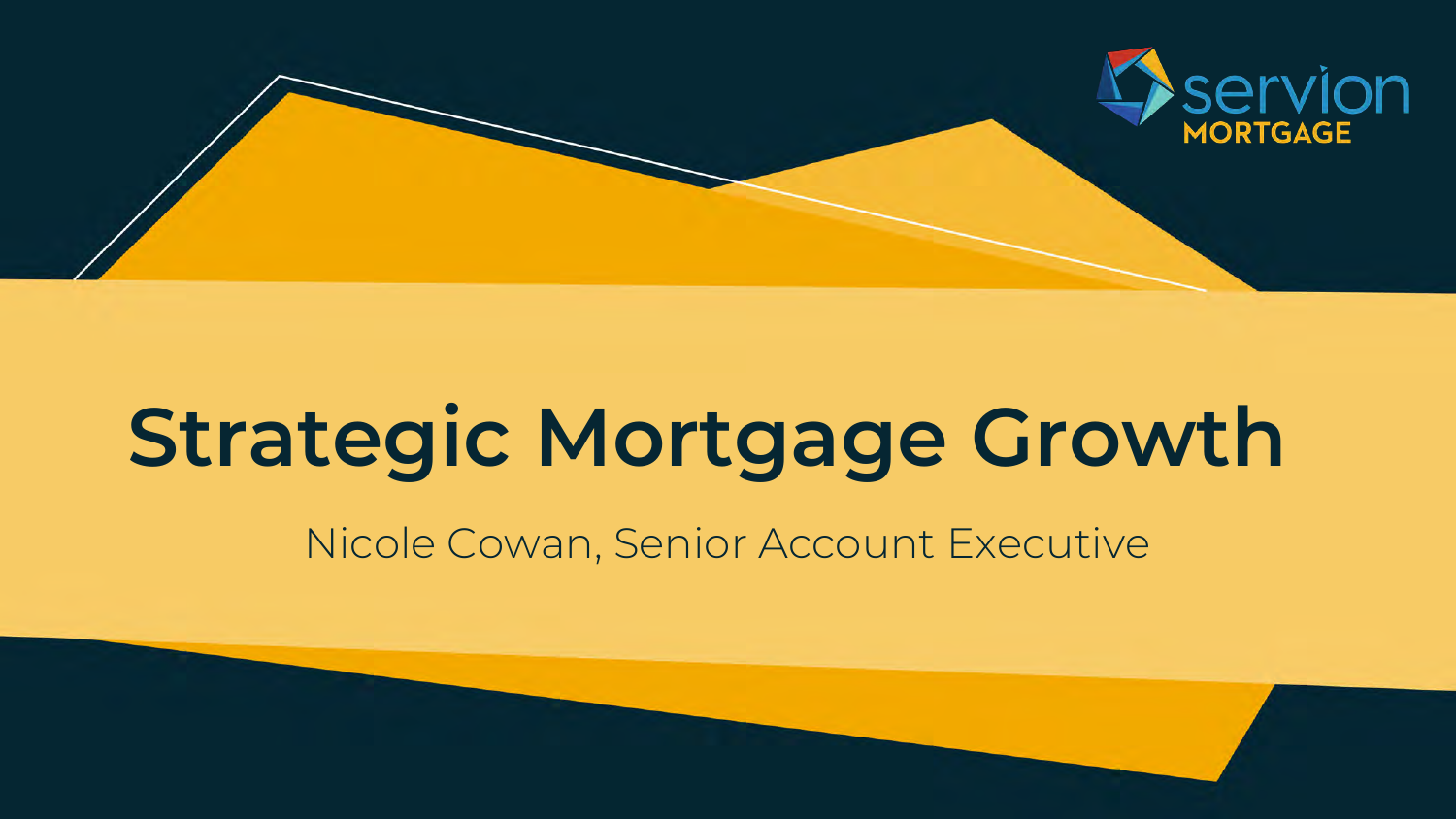### Nicole Cowan Account Executive

Nicole Cowan is a senior account executive for The Servion Group, a leading partner for credit unions and community banks seeking to grow in areas such as mortgage lending, business lending and more.

Nicole began her financial industry career in 1999 and progressed through a series of roles in credit unions and community banks, where she worked in areas such as operations and member services. She joined The Servion Group in 2016 as the company's account executive for Indiana, Kentucky and Tennessee. She devotes her energy to helping Servion partners in this region grow.

As an industry veteran, Nicole has a broad set of skills spanning a variety of disciplines, including:

- Strategic management Lending analytics Operations management
- Sales leadership Compliance Profit and loss management Teambuilding

With a constant focus on partner success, Nicole works to deliver profitable results and outstanding service to the financial institutions that trust Servion to meet their needs.

Nicole holds a bachelor's degree in accounting from Ball State University. She resides in Indiana with her husband, Andy, and two children, Austin and Kaylee.







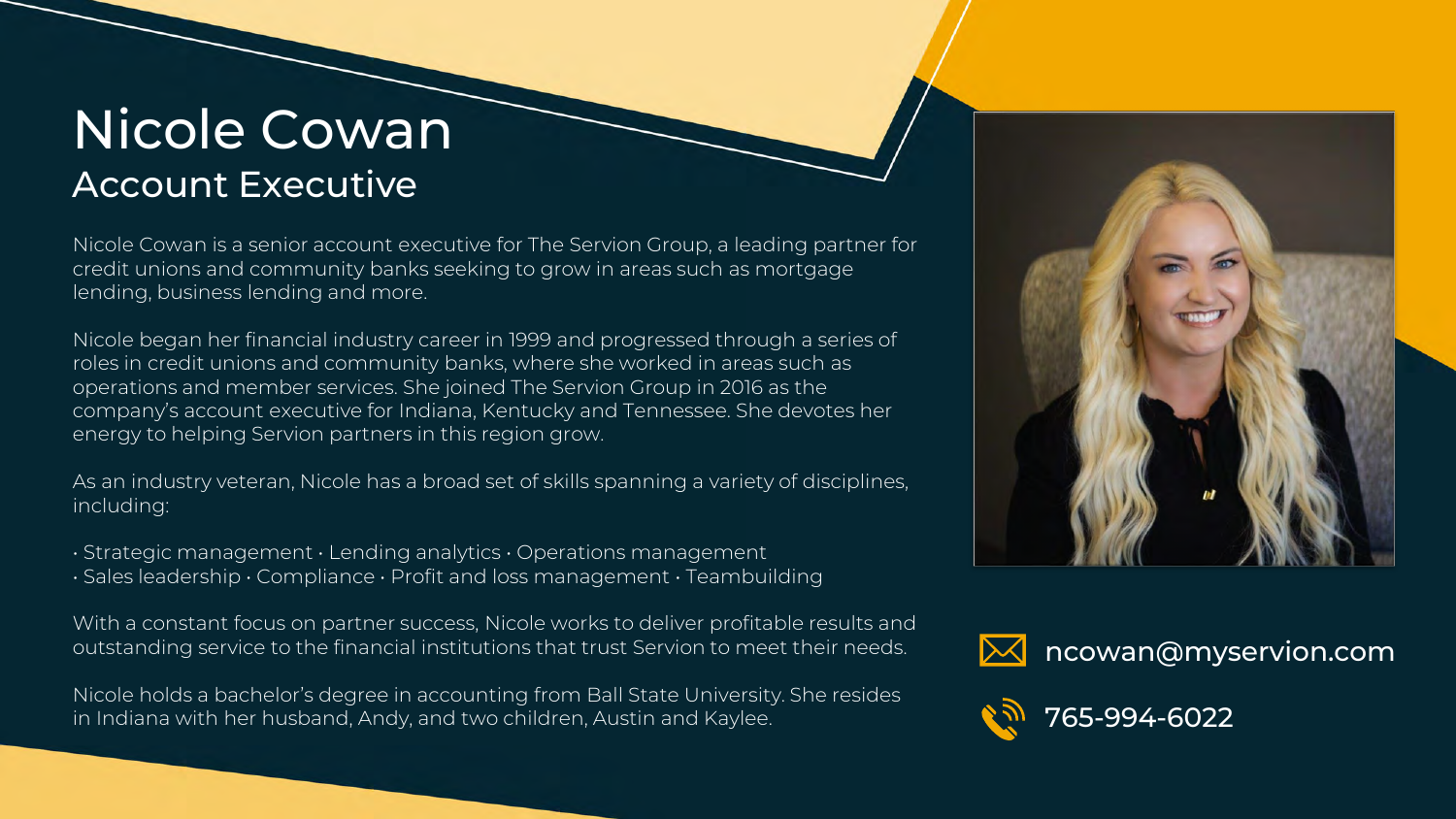### What we'll cover today:

- Mortgage products and usage
- Channels: retail and correspondent
- Household profitability, acquisition and retention
- Achieving mortgage growth
- Vendor Management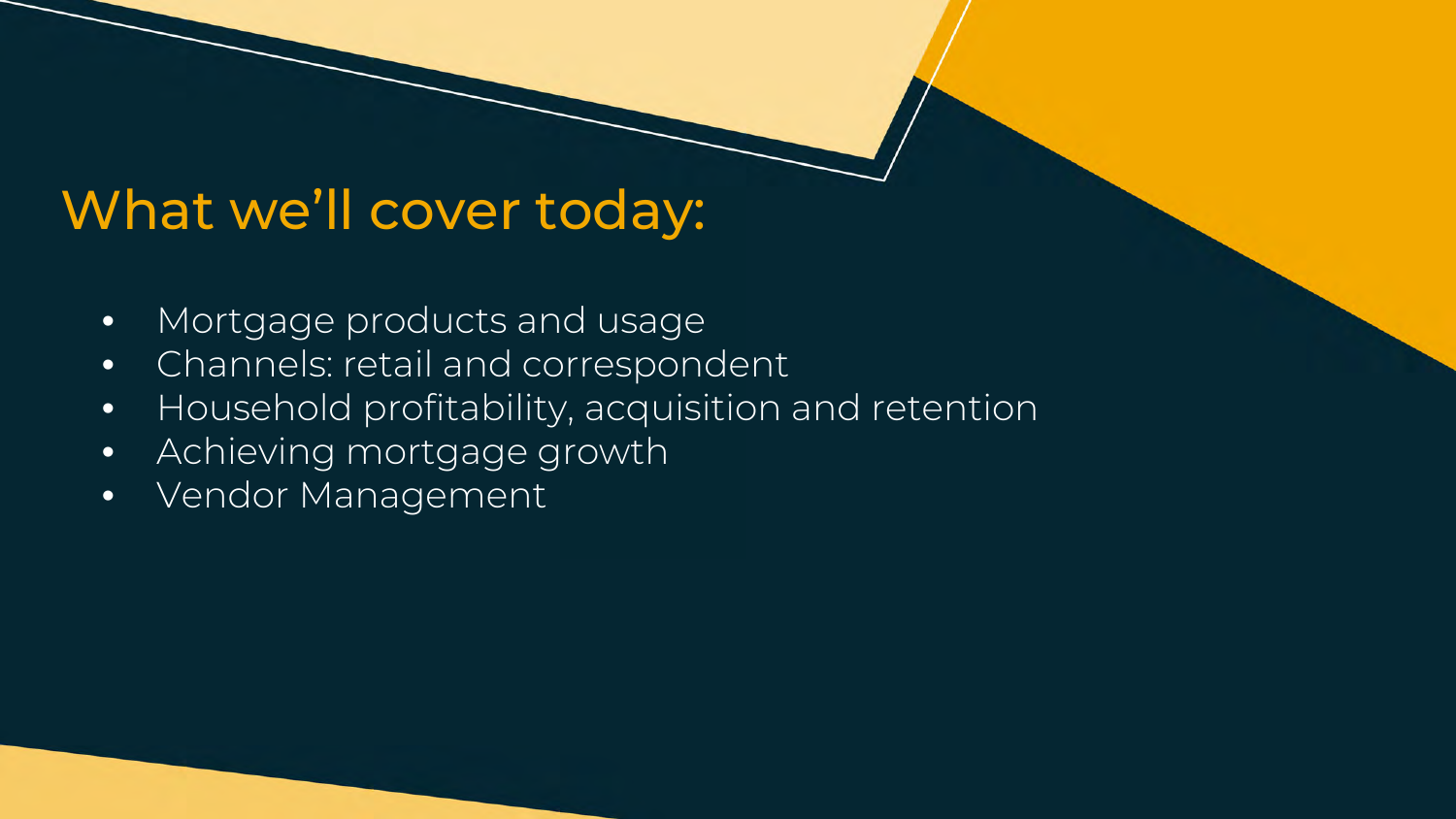# **Mortgage Products and Usage**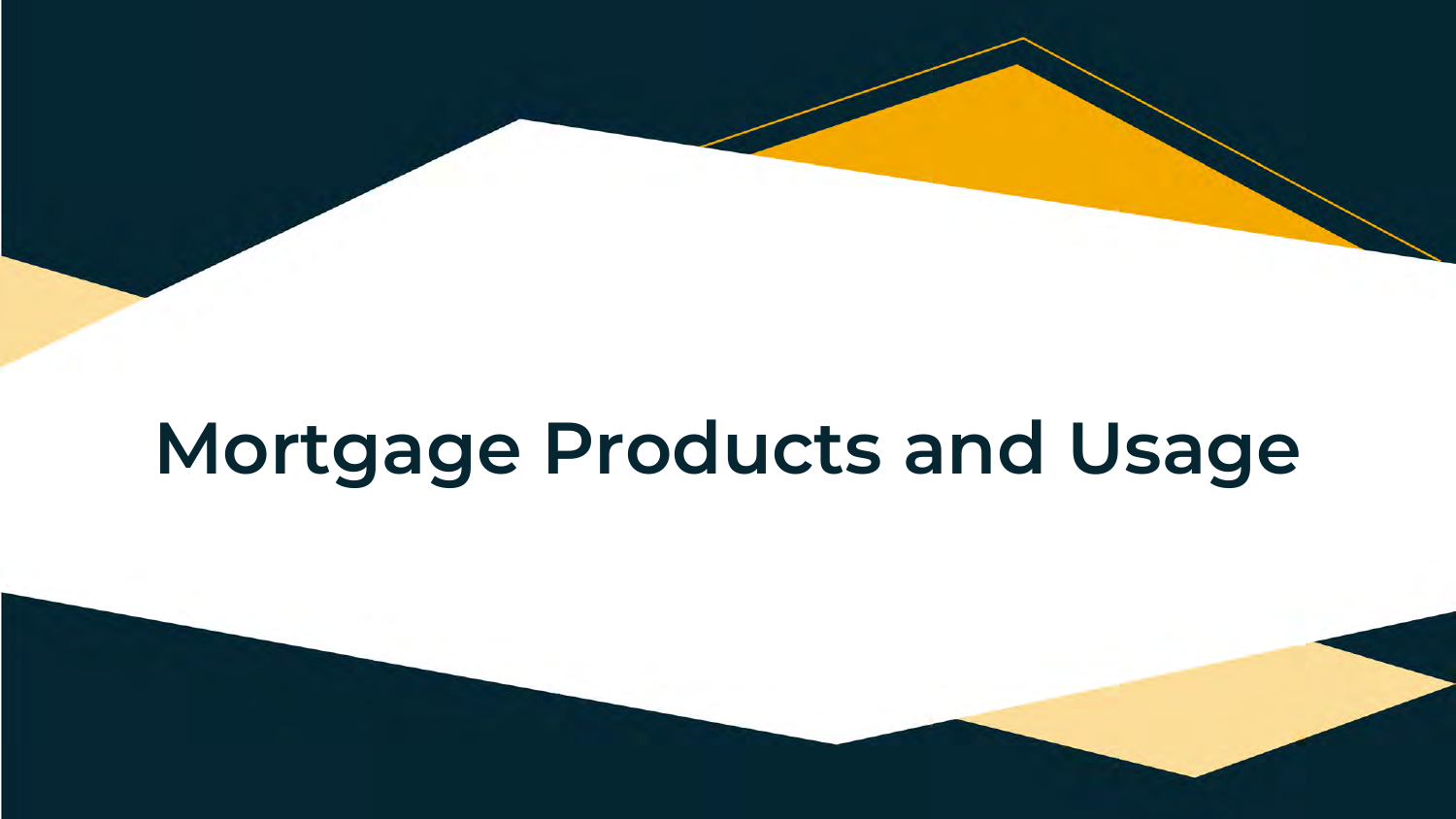## Do your product offerings cover all the bases?

- Conventional
- Government (FHA, VA, USDA)
- Non-conforming/jumbo loans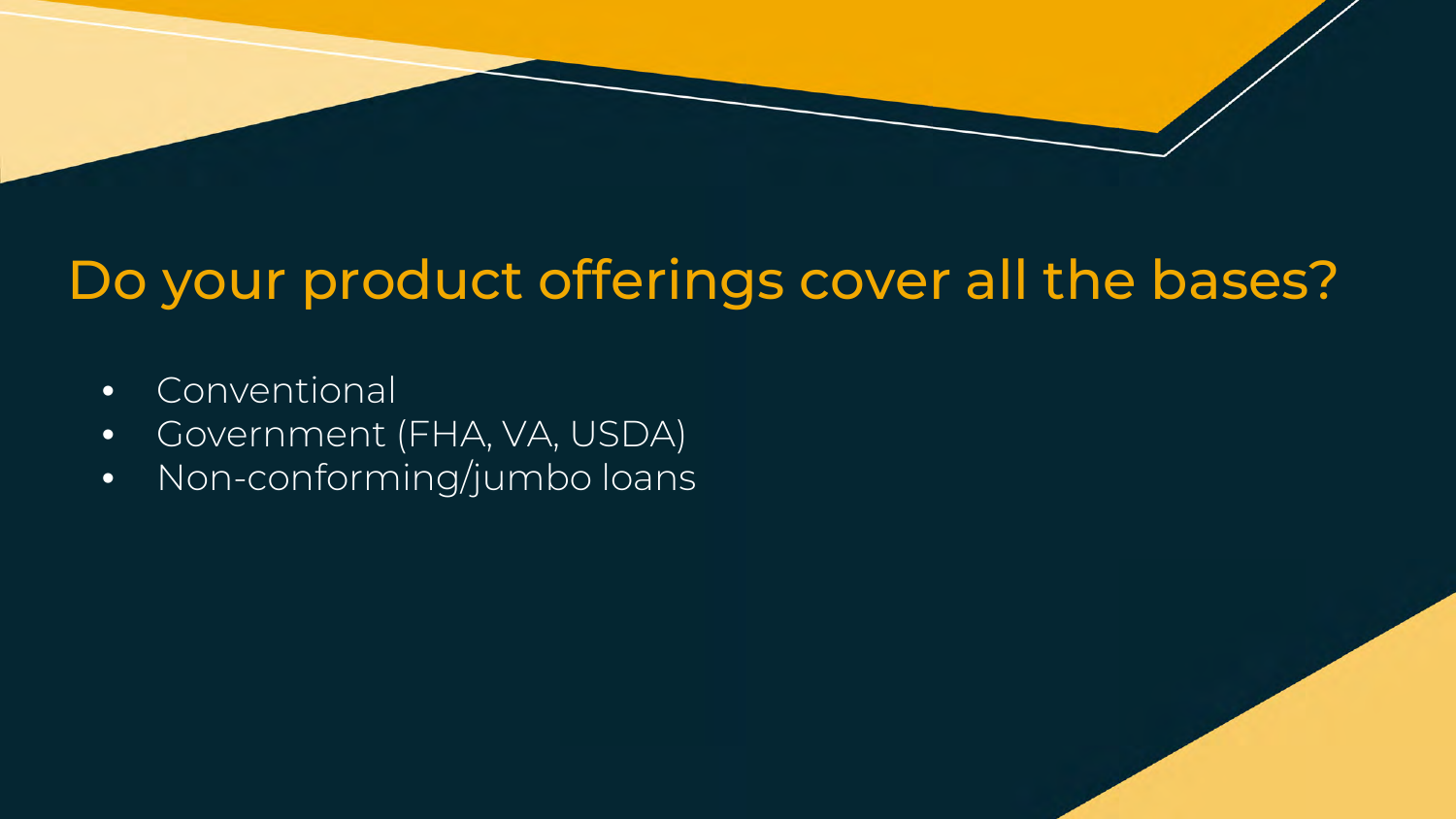## Why diversified offerings matter: Government-backed loans

*Did you know?* Nationally, government loans made up **19.6%** of all loans originated in Q1 2021.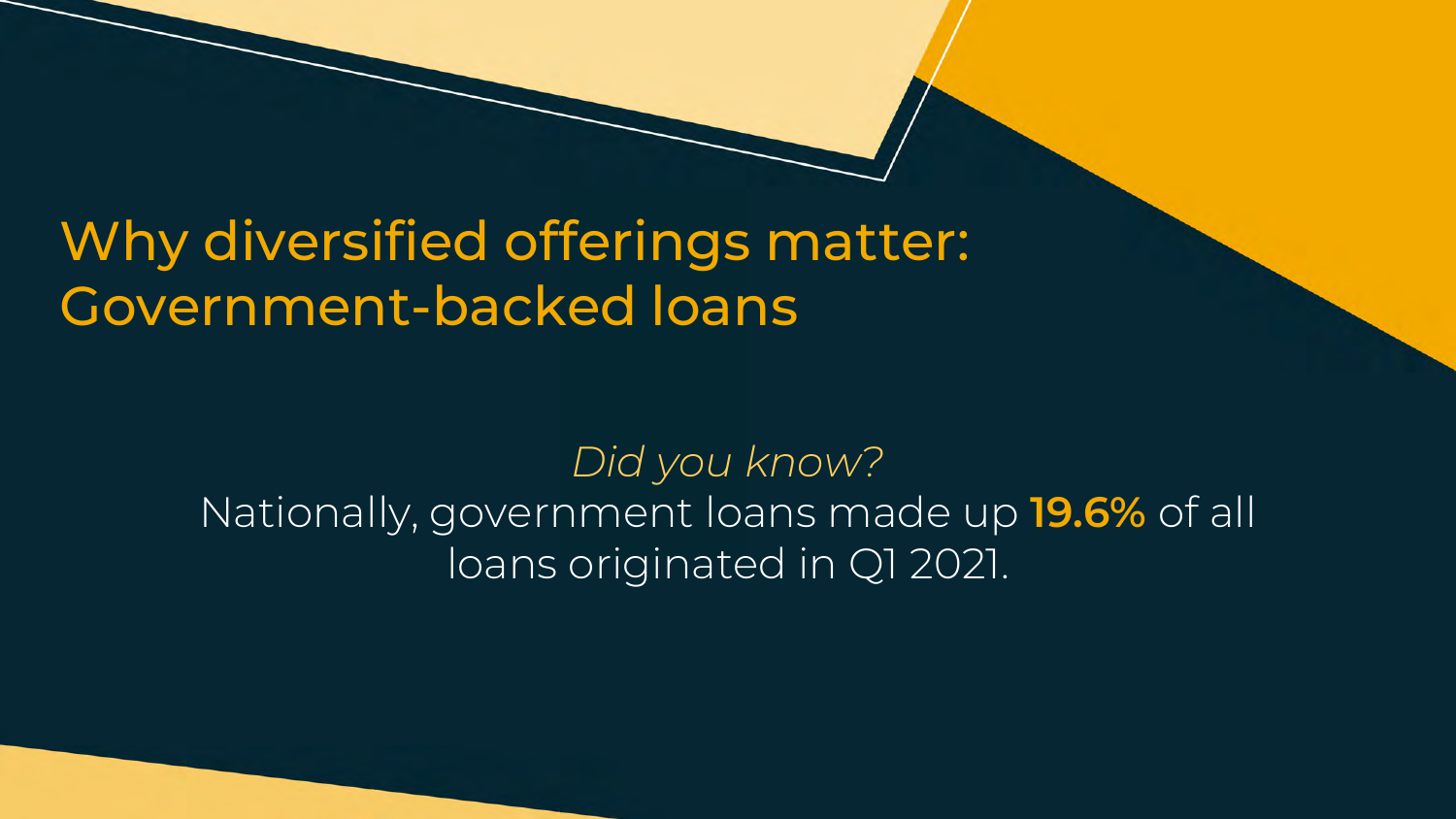

Source: https://www.fhfa.gov/DataTools/Downloads/Pages/National-Mortgage-Database-Aggregate-Data.aspx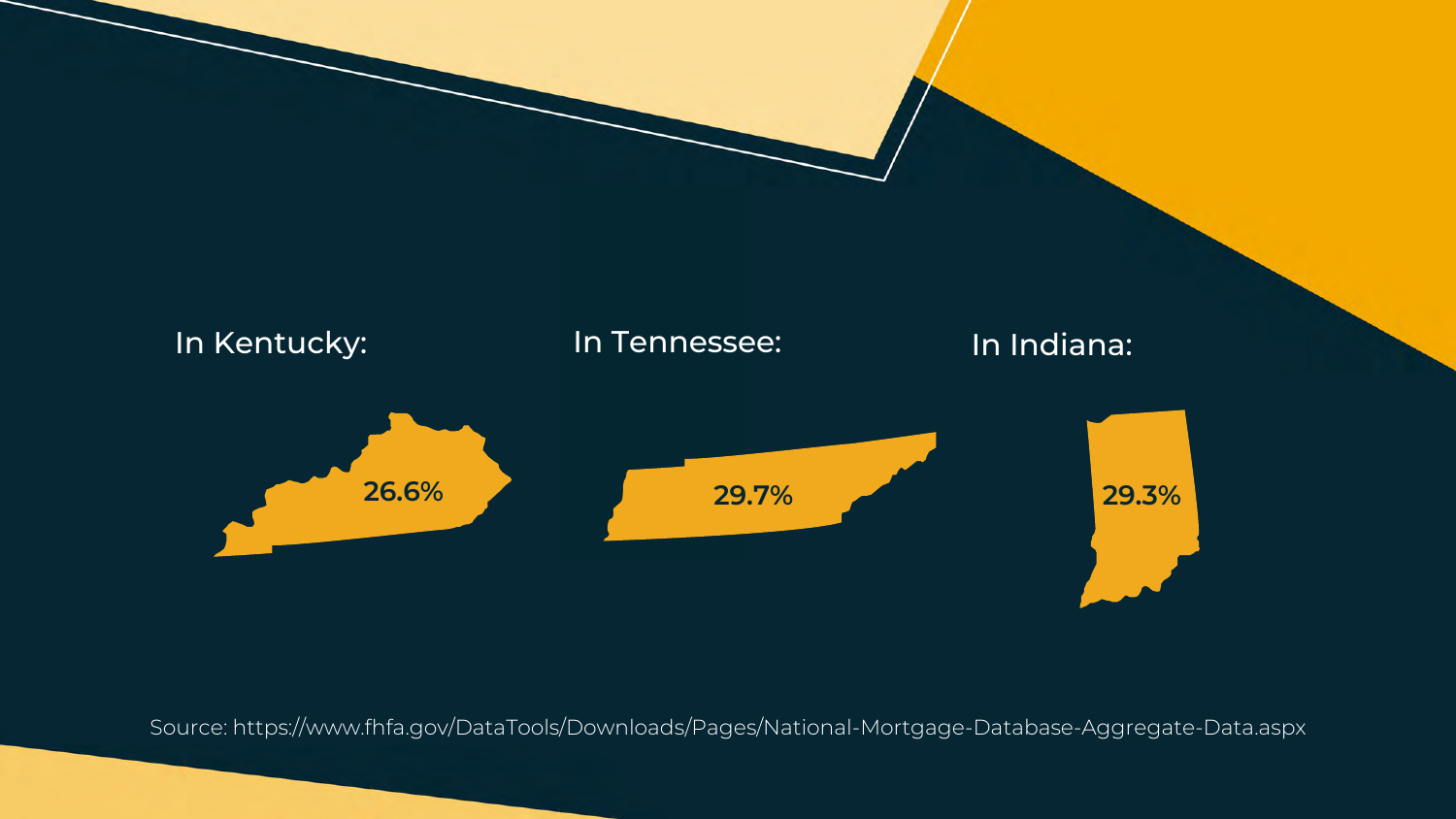### Servion's Portfolio

*Servion handles all loan types for partners*

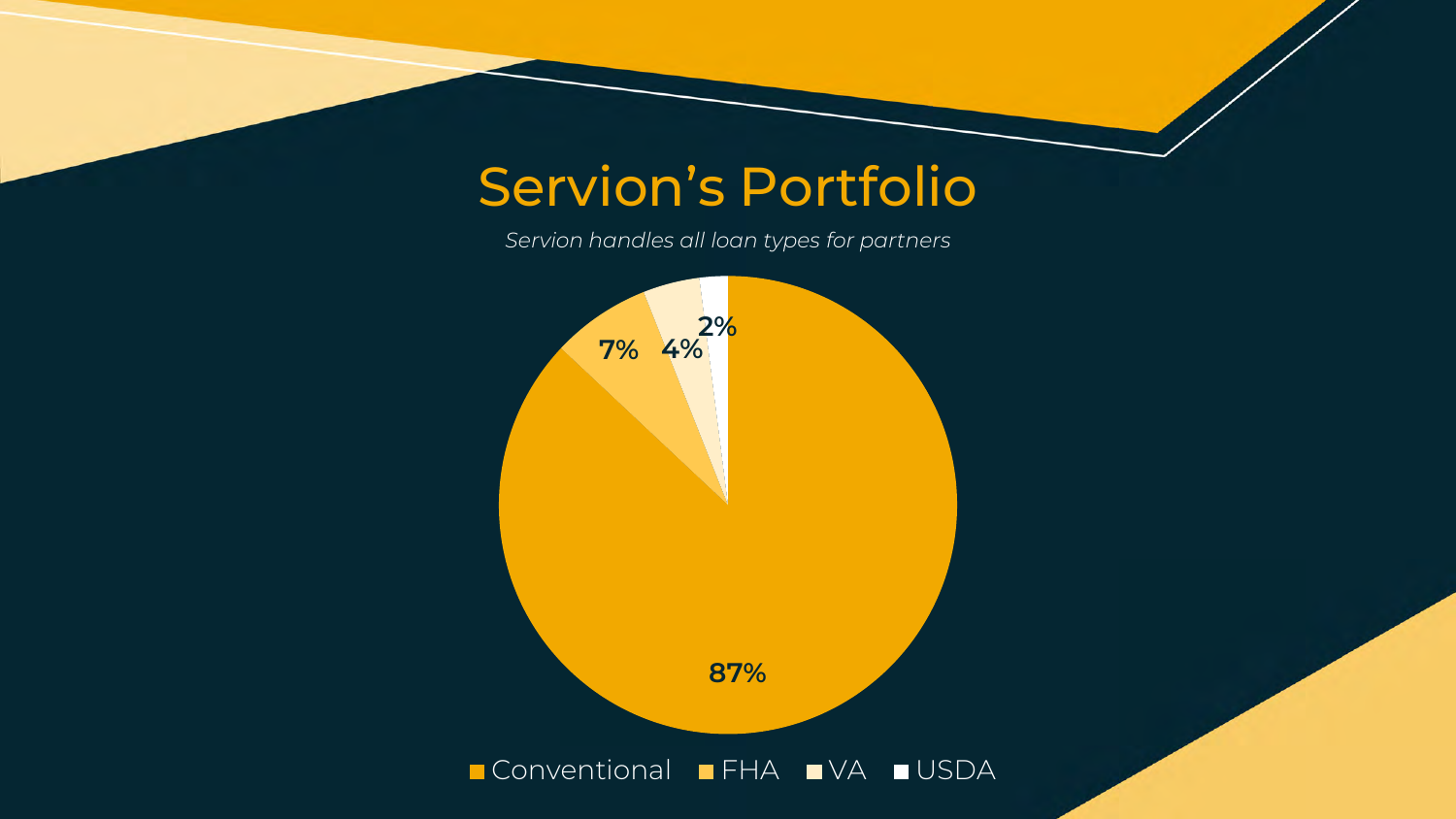### Product Diversity by Loan Term

*Consumers demand loans that fit their needs regarding term length.*

ARMS: 0.7% 15-year fixed: 9.0% 20-30-year fixed: 90.3%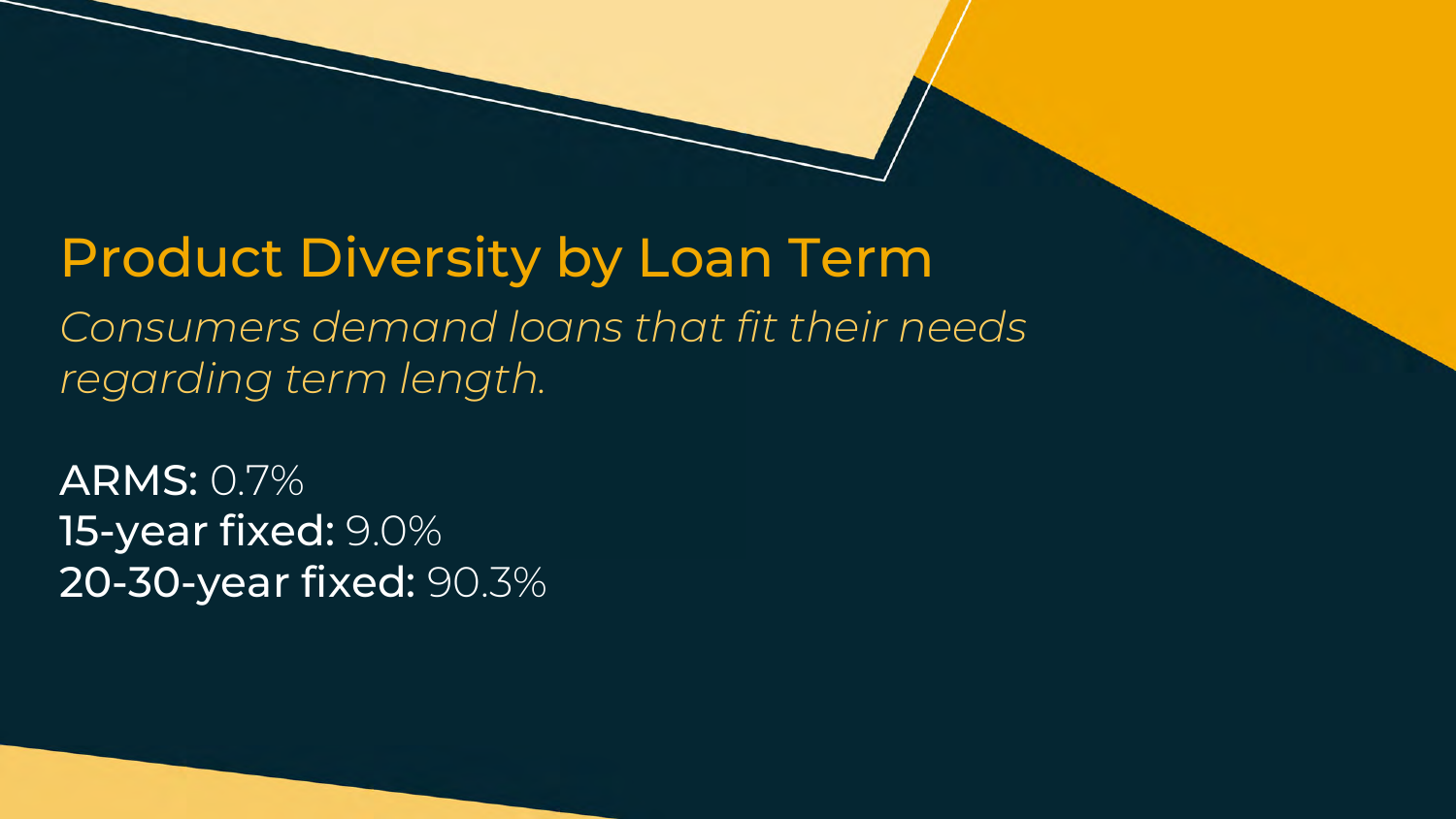## Servion's Portfolio by Term Length

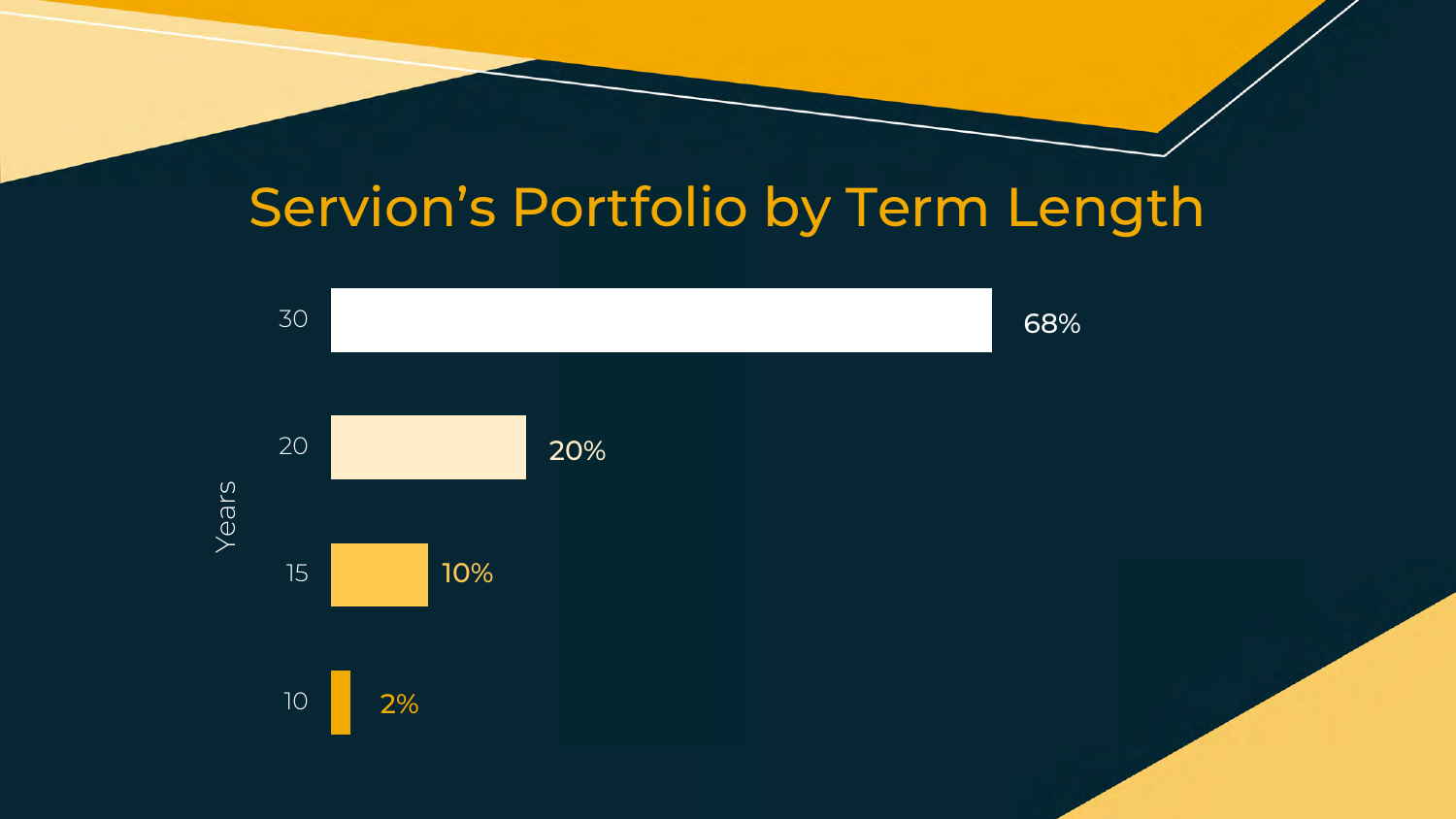# **Channels: Retail and Correspondent**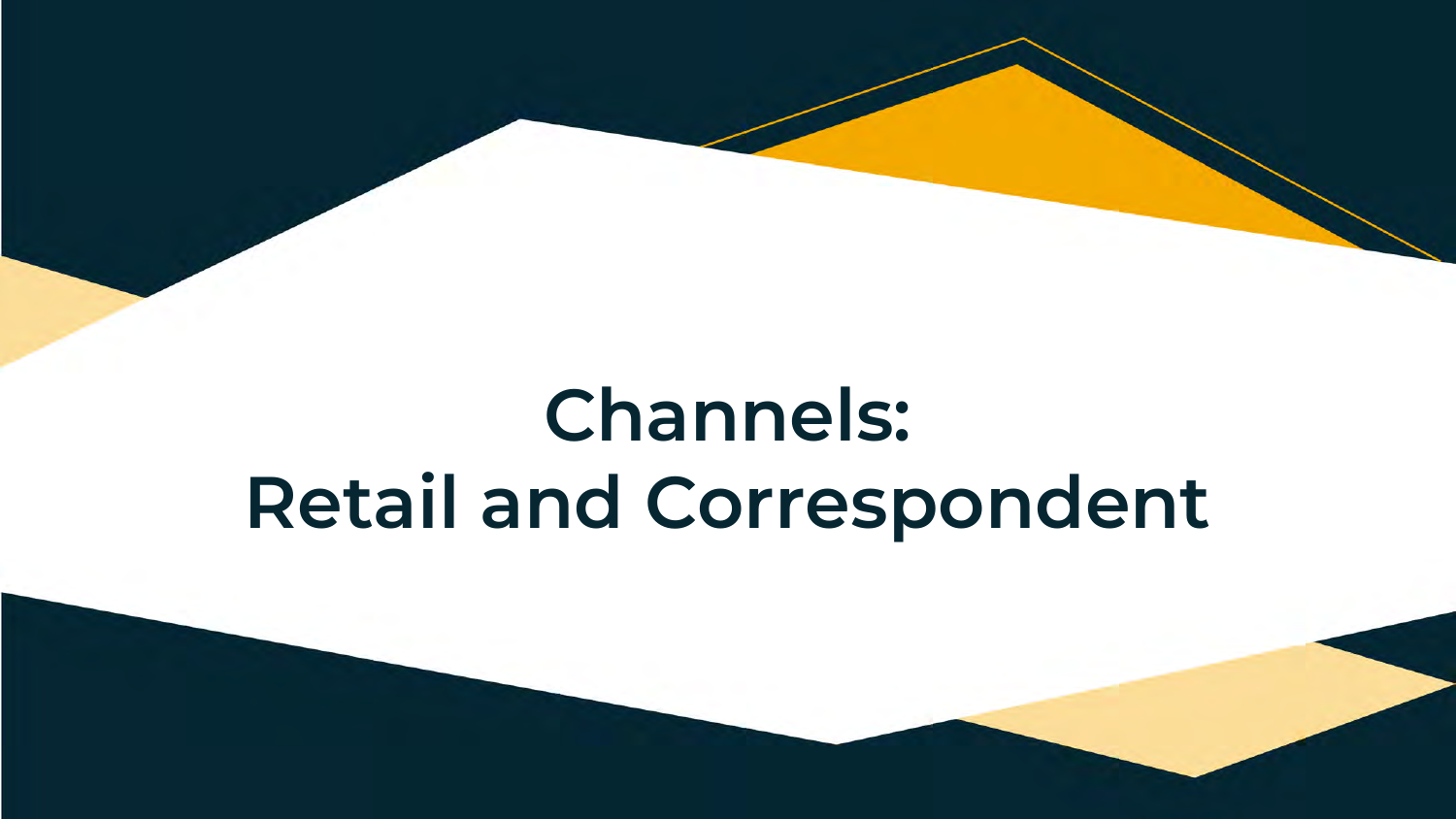## Channel choice depends on factors unique to your organization and goals.

Two big factors are:

- Resources
- Organizational size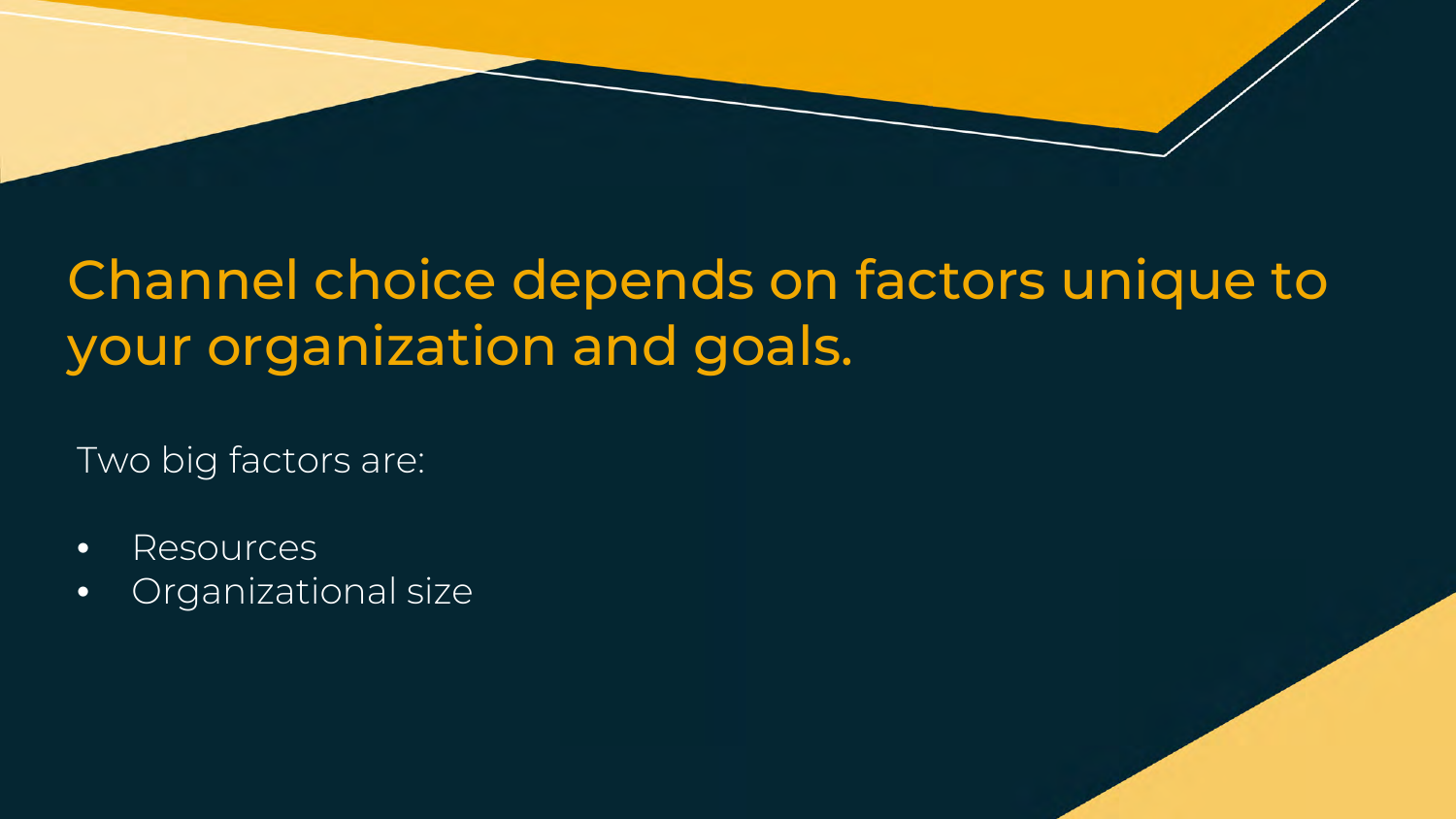### Comparing Income by Channel

| Assume annual loan volume of \$6 million* |  |  |
|-------------------------------------------|--|--|
|-------------------------------------------|--|--|

| Retail                                   |            | Correspondent                            |                     |  |
|------------------------------------------|------------|------------------------------------------|---------------------|--|
| Funded loans/year<br>100 BPS earned/loan | \$6M<br>1% | Funded loans/year<br>150 BPS earned/loan | <b>\$6M</b><br>1.5% |  |
| Total income/year                        | \$60K      | Total income/year                        | \$90K               |  |

\*Assuming you already have a designated LO inputting applications. If you don't have one yet but hire one, your volume could increase.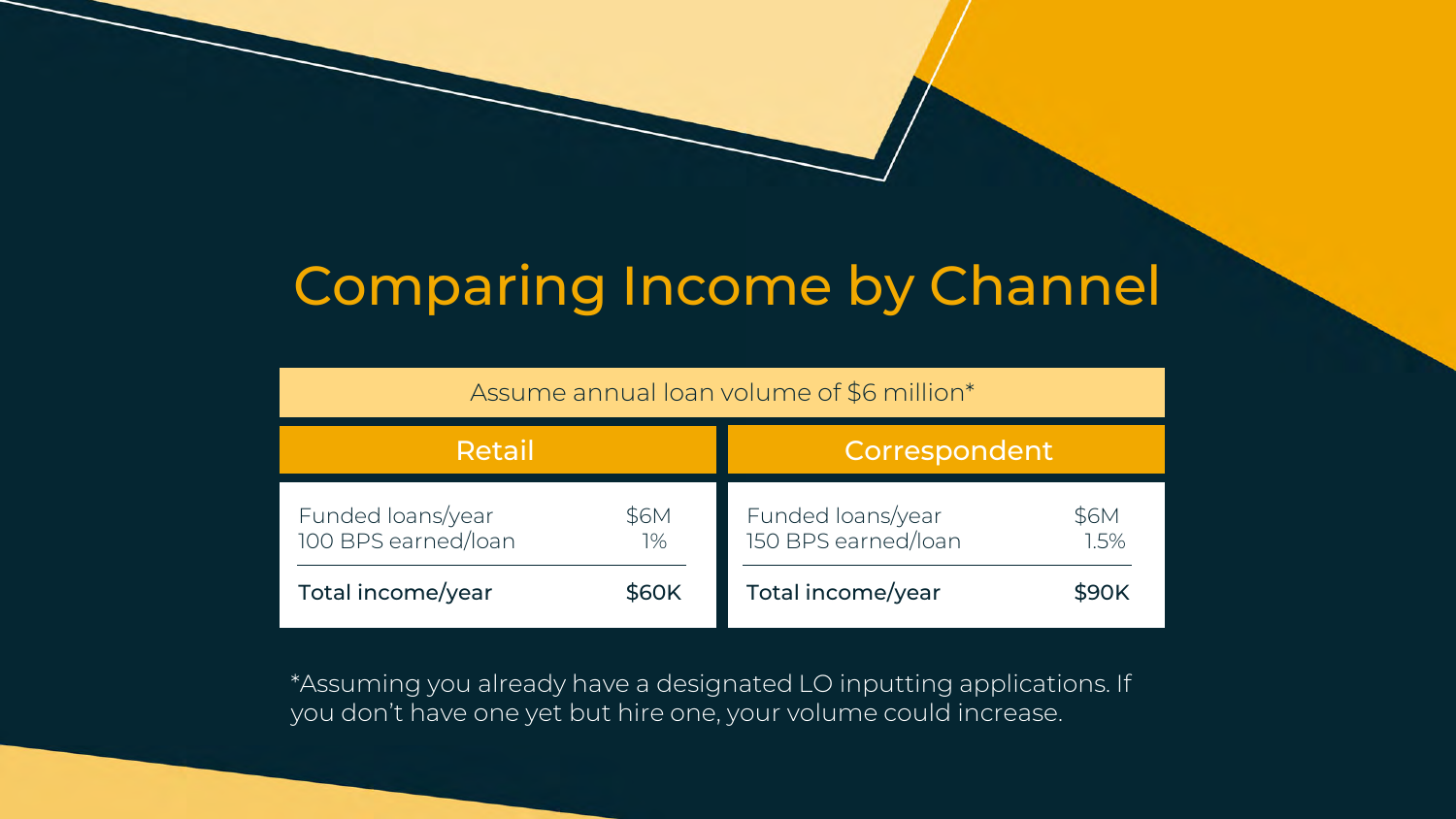## Providing Escrow with Servicing An analysis by CoreLogic shows that currently almost 80 percent of all borrowers are paying their taxes (and insurance) through escrow accounts.

Lalisse, 2017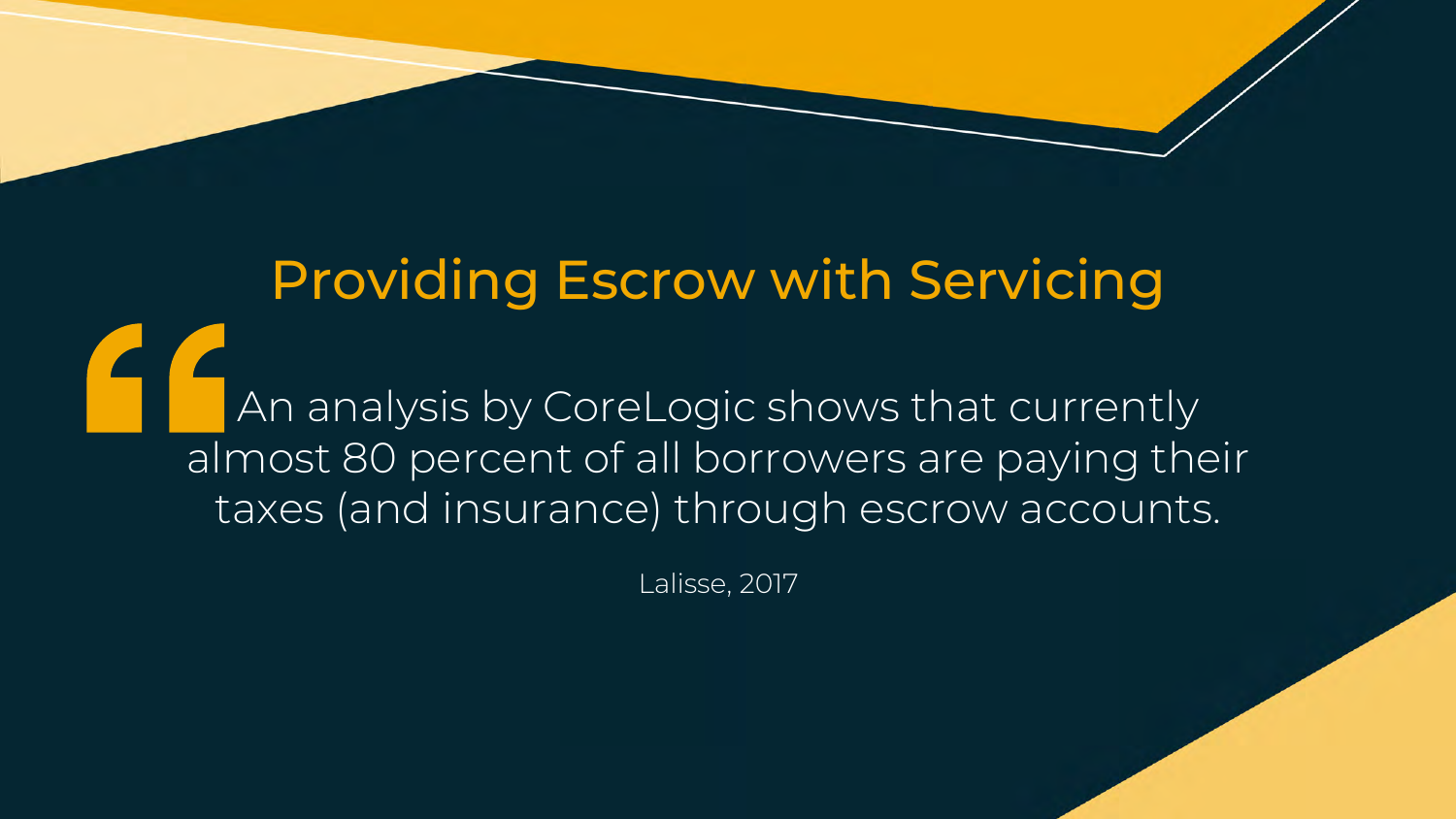## Servicing that focuses on convenience

Ability to make payments multiple ways:

- Phone
- Online
	- ACH
- In-Branch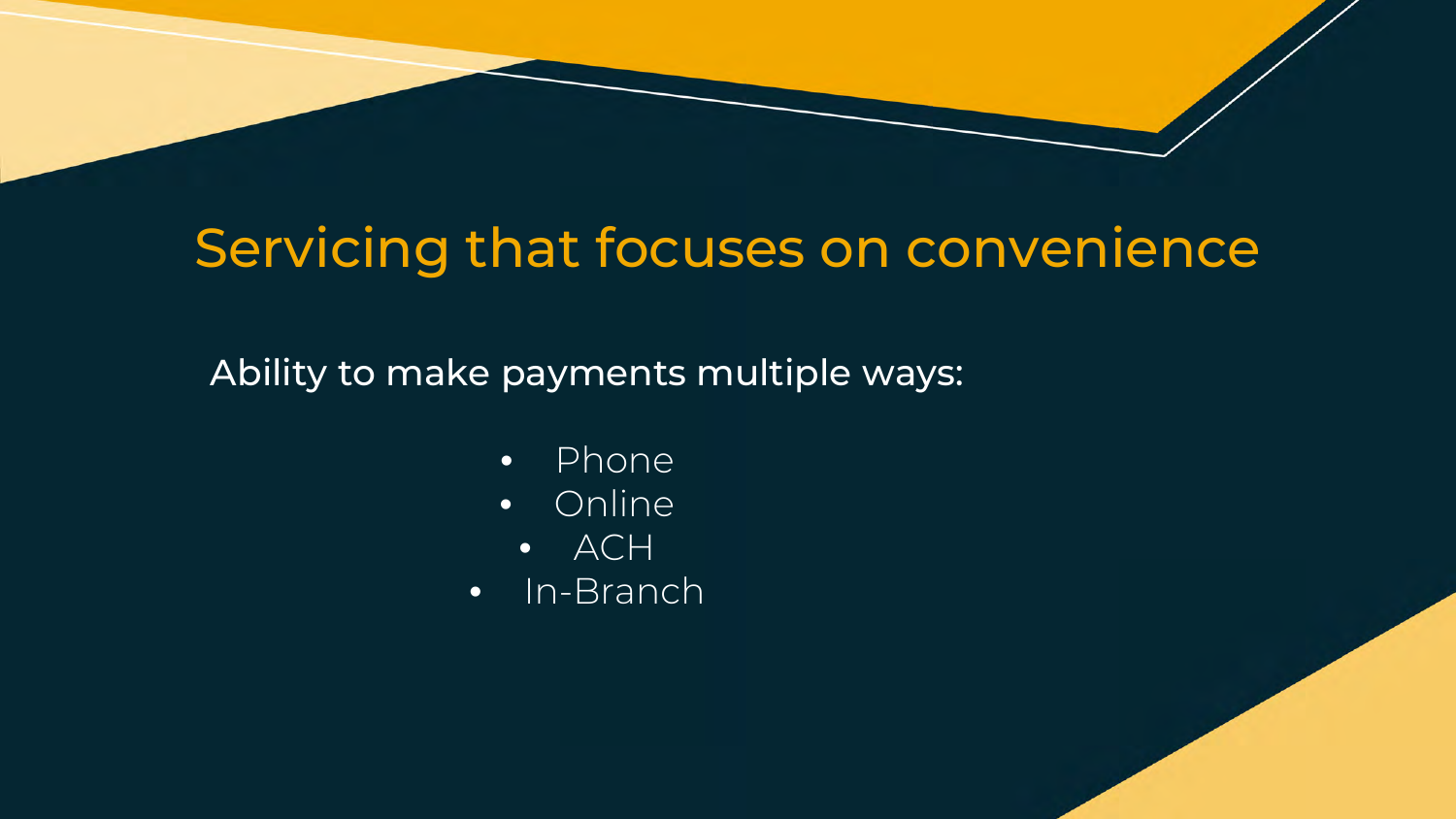# **Household Profitability, Acquisition, and Retention**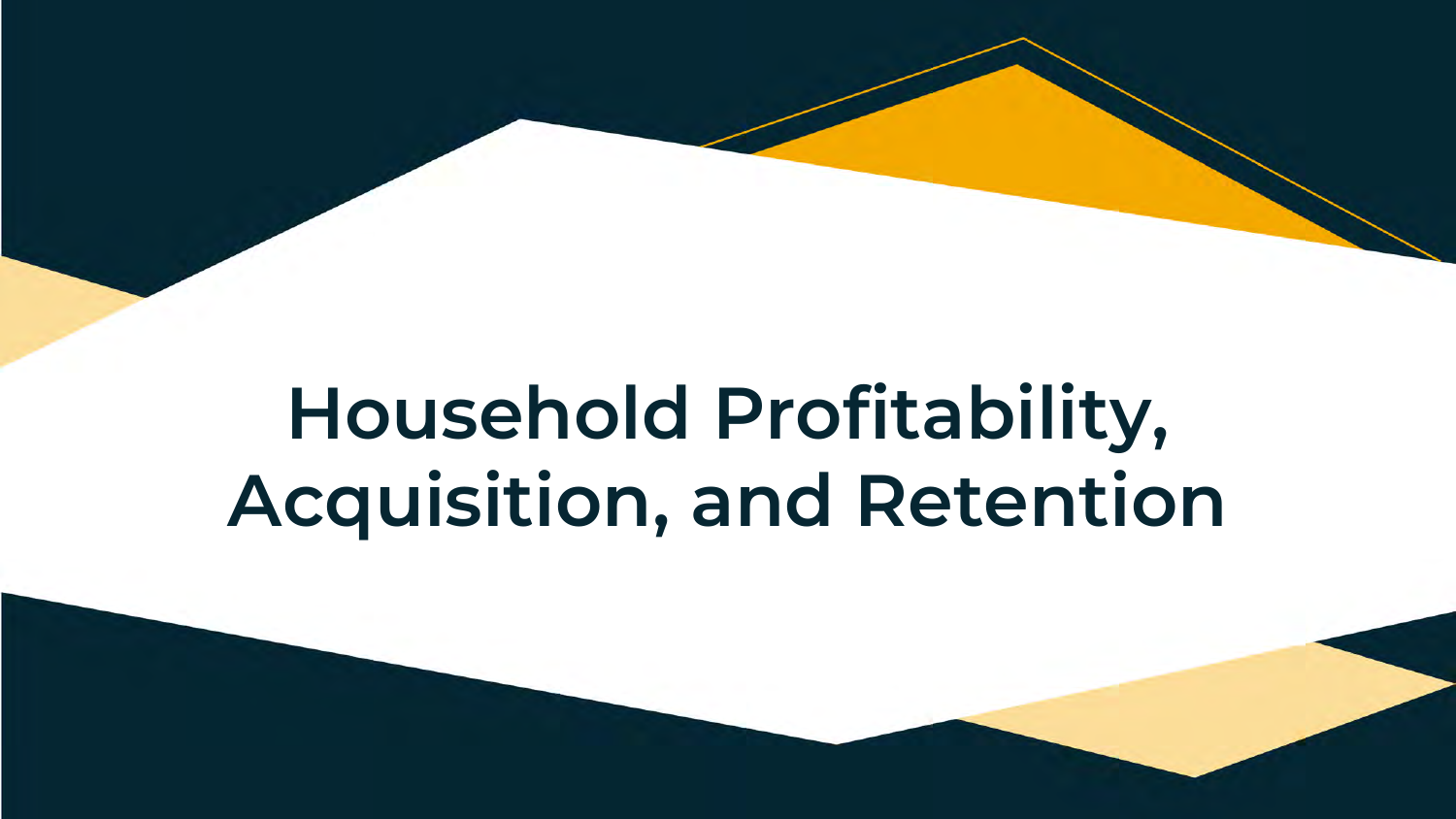### Average Products Per Household

*Households tend to use more products of the FI from which they obtain a mortgage.*

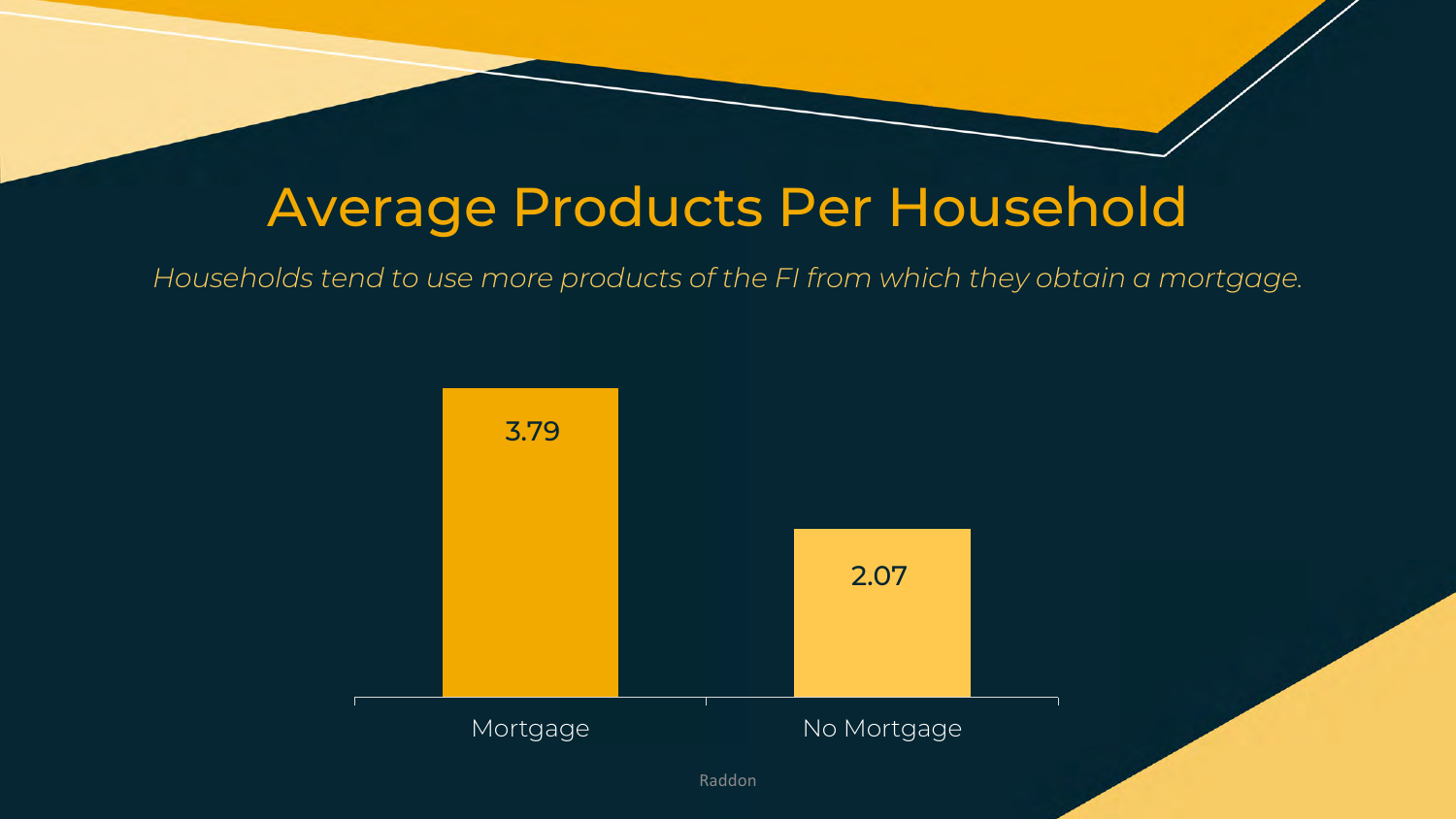### Average Profit Per Household

### *Households with a mortgage provide much more profitability.*



Source: Raddon-Cummins, Megan to Nicole Cowan. 4 January 2022.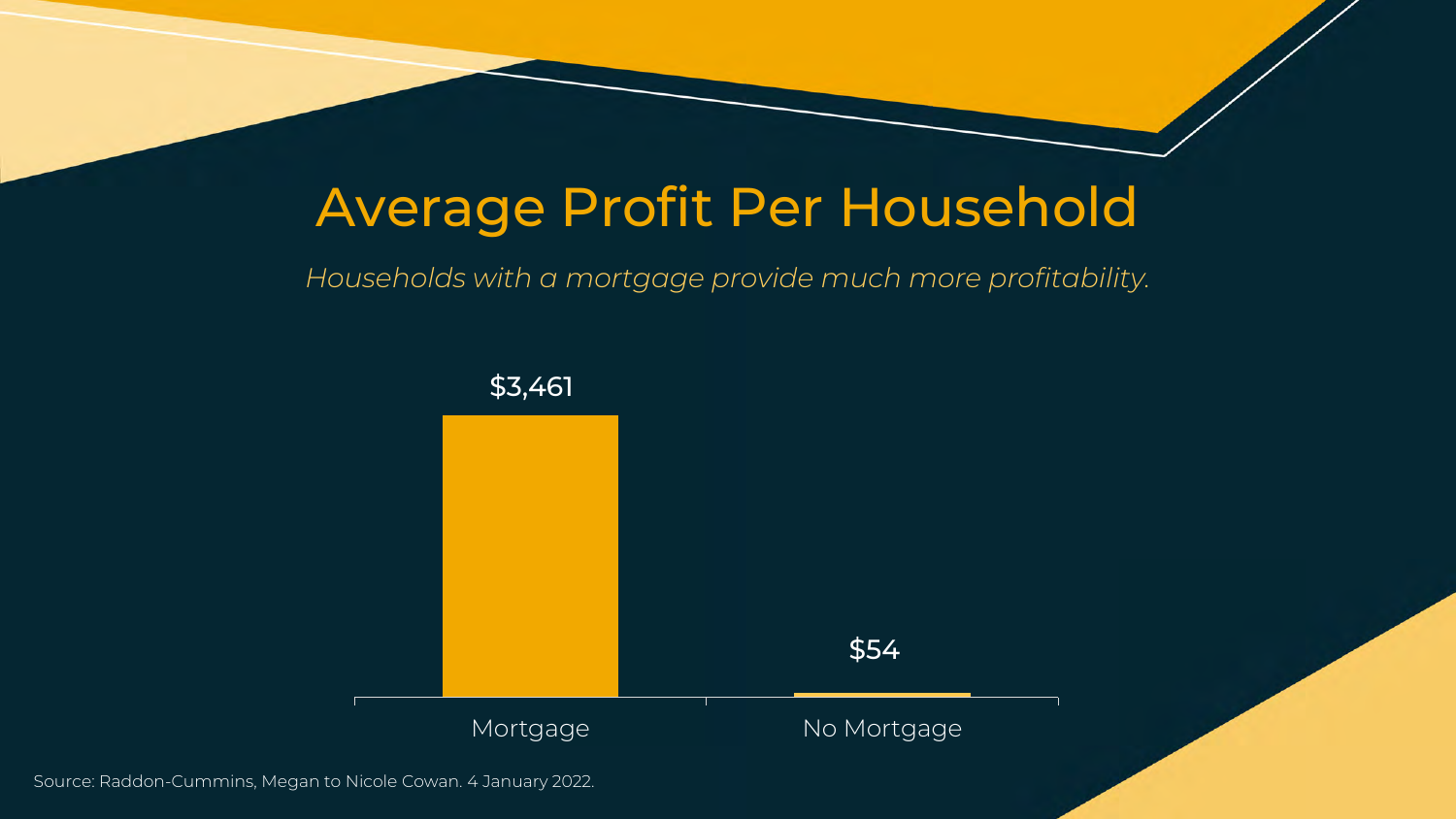## Acquisition and Retention

acquisition acquisition acquisition

# **8-10 times more**  $\mathbf{r} + \mathbf{r} = 1.5$

Likely to have to acquire new members to achieve growth if current Members do not have multiple products. Marquis-

*member + product = # of years the member stays with the financial institution*

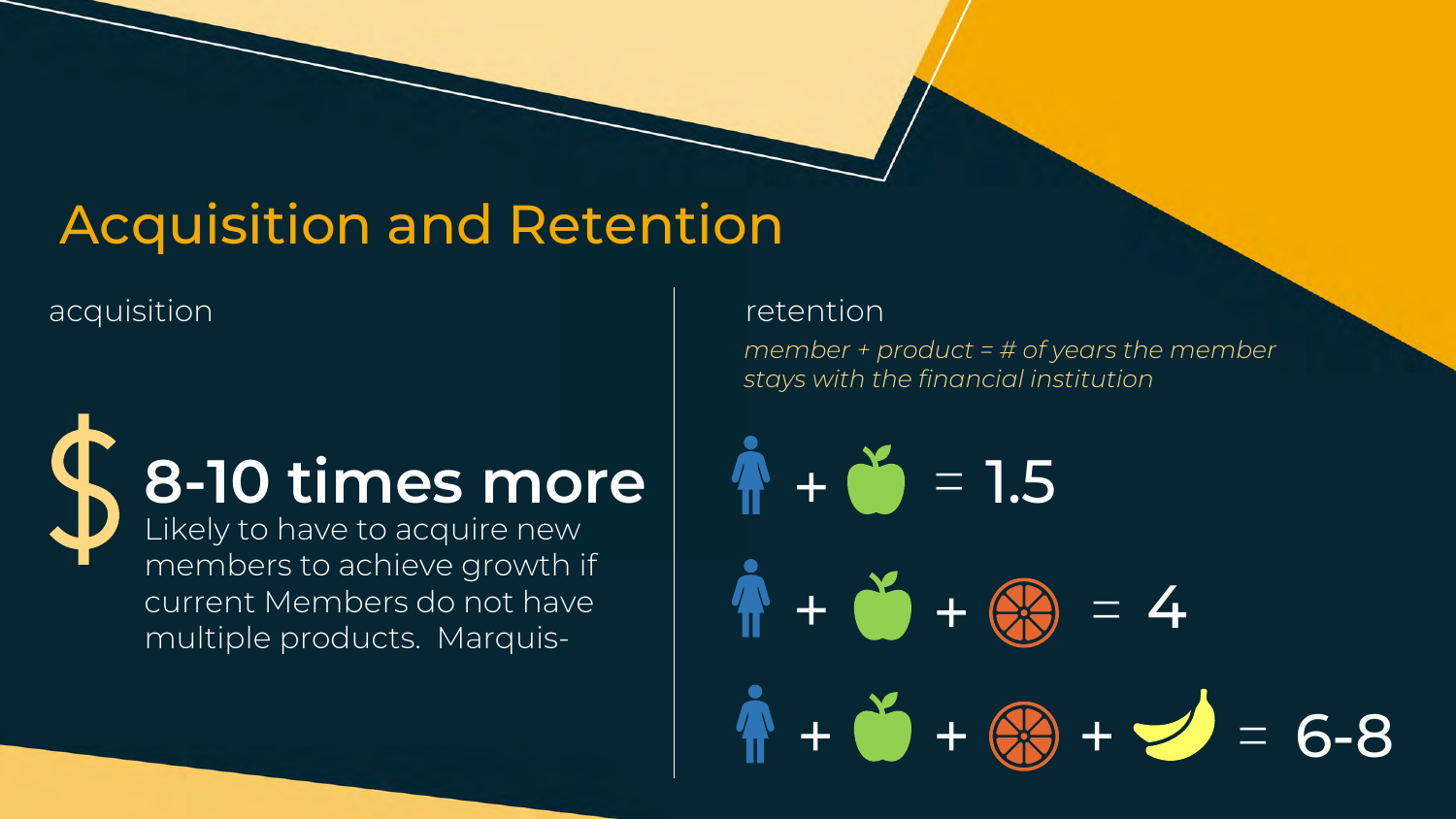# **Achieving Mortgage Growth**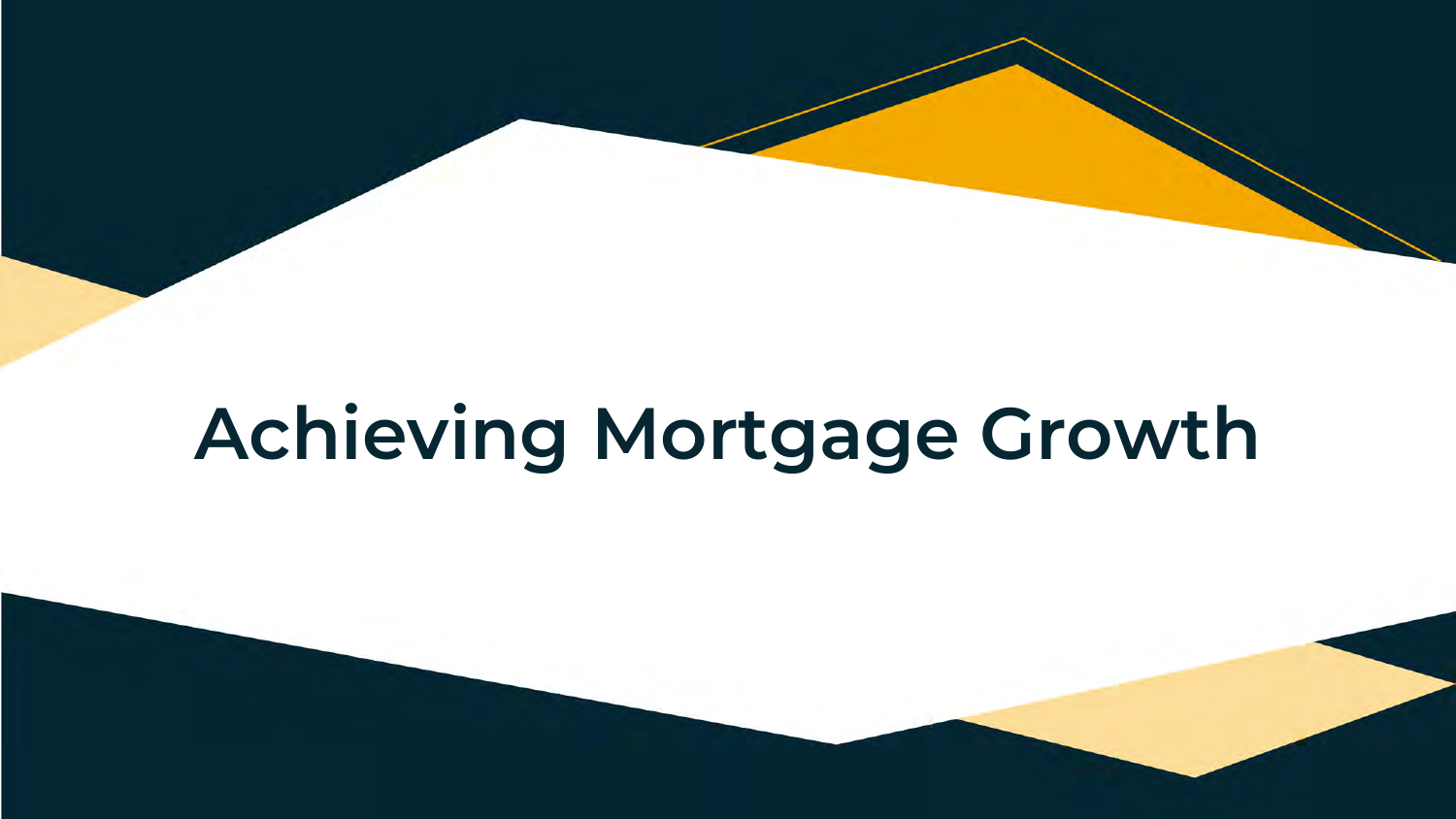### How do we achieve mortgage growth?

### Data Mining

- Members with deposit accounts and no mortgage
- Members with deposit and another loan product but no mortgage
- Average maturity of mortgages in portfolio

### Establish Operational Goals

• Shape staff mentality: You are not **selling** to your members, you are **educating** them. You are providing exceptional service through education.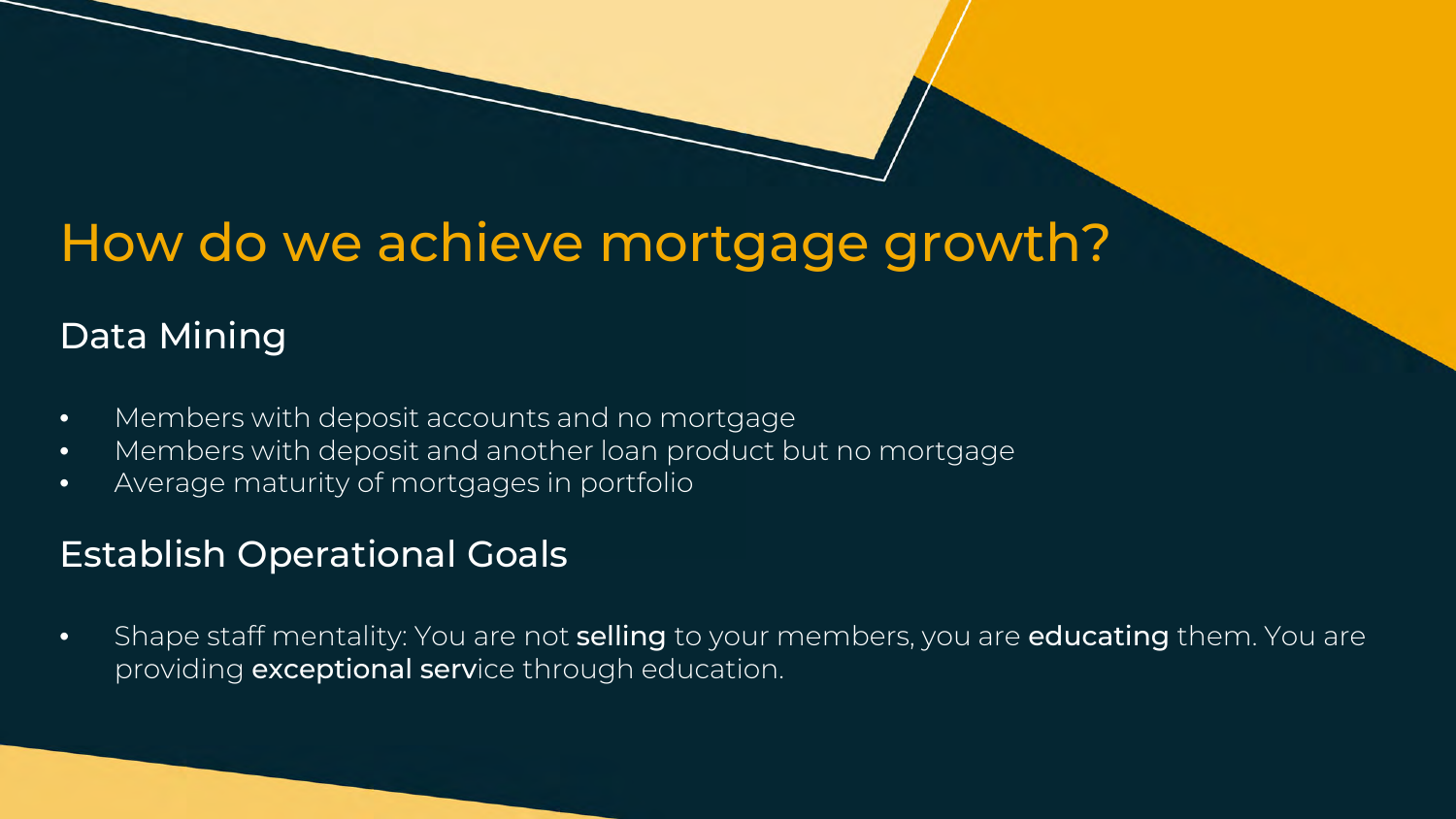### How do we achieve mortgage growth?

### **Training**

- Are you training your front line on mortgages?
- Provide resources staff can use to educate members

### Marketing

- Use data mining results
- Promote refis, HELOC or home equity loans
	- Add mortgage content to website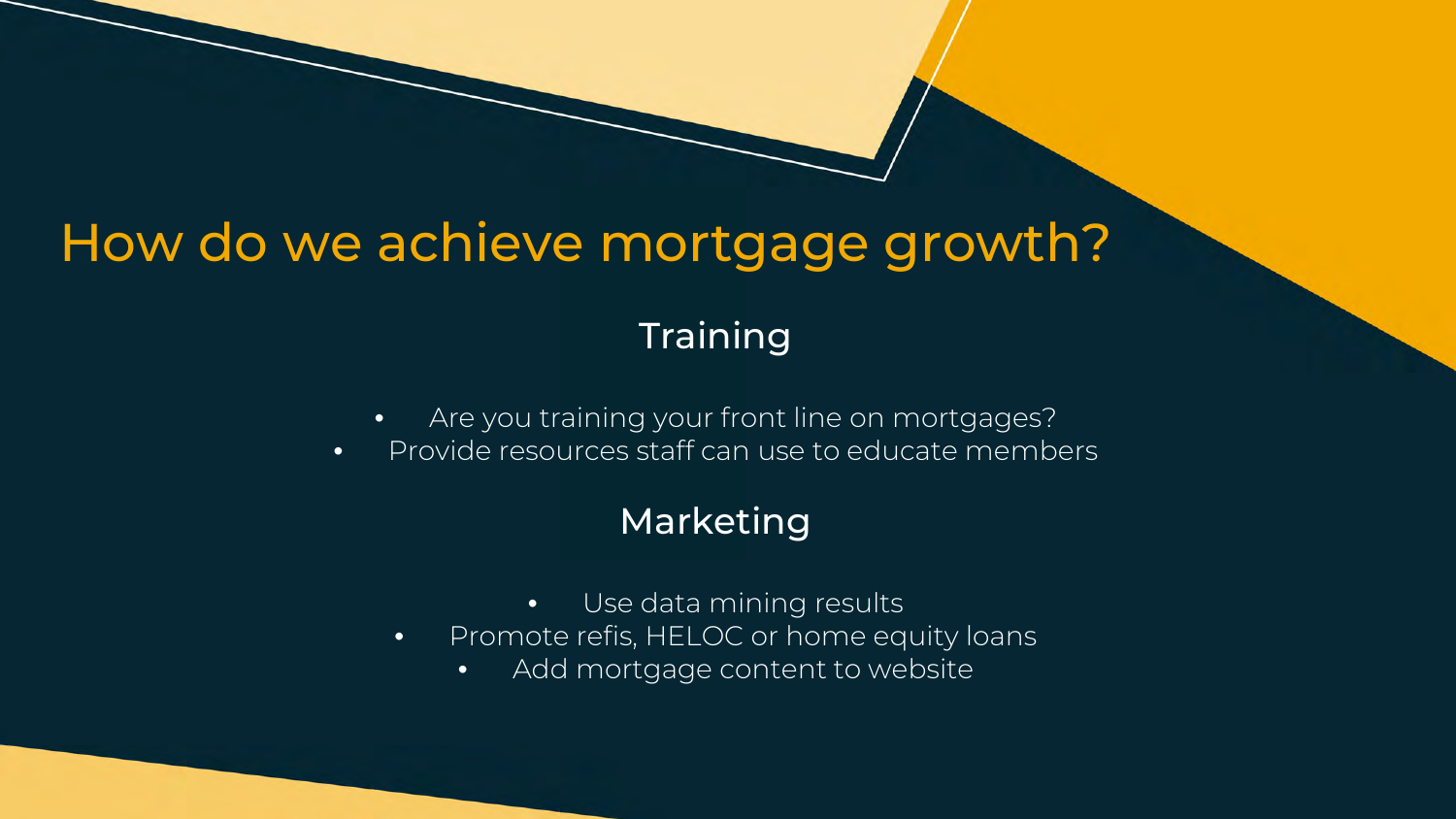### Goal Growth Example

| <b>Current Mortgage Portfolio</b><br>Paydowns - Estimated 3%<br>Beginning Mortgage Portfolio Balance | \$300,000,000<br>(9,000,000)<br>\$291,000,000 |              |
|------------------------------------------------------------------------------------------------------|-----------------------------------------------|--------------|
| <b>Desired Growth Percentage</b>                                                                     | 15%                                           |              |
| <b>Net Growth Amount</b>                                                                             | \$43,650,000                                  |              |
| <b>Beginning Mortgage Portfolio</b>                                                                  | \$291,000,000                                 |              |
| <b>Ending Mortgage Portfolio Balance</b>                                                             | \$334,650,000                                 |              |
| Average Mortgage Amount                                                                              | \$150,000                                     |              |
| <b>Approximate Number</b>                                                                            | 291                                           |              |
| Mortgage Loan Officer                                                                                | 50%                                           | \$21,825,000 |
| <b>Consumer Loan Officer</b>                                                                         | 35%                                           | \$15,277,500 |
| <b>Teller</b>                                                                                        | 10%                                           | \$4,365,000  |
| <b>Unsolicited Business</b>                                                                          | 10%                                           | \$4,365,000  |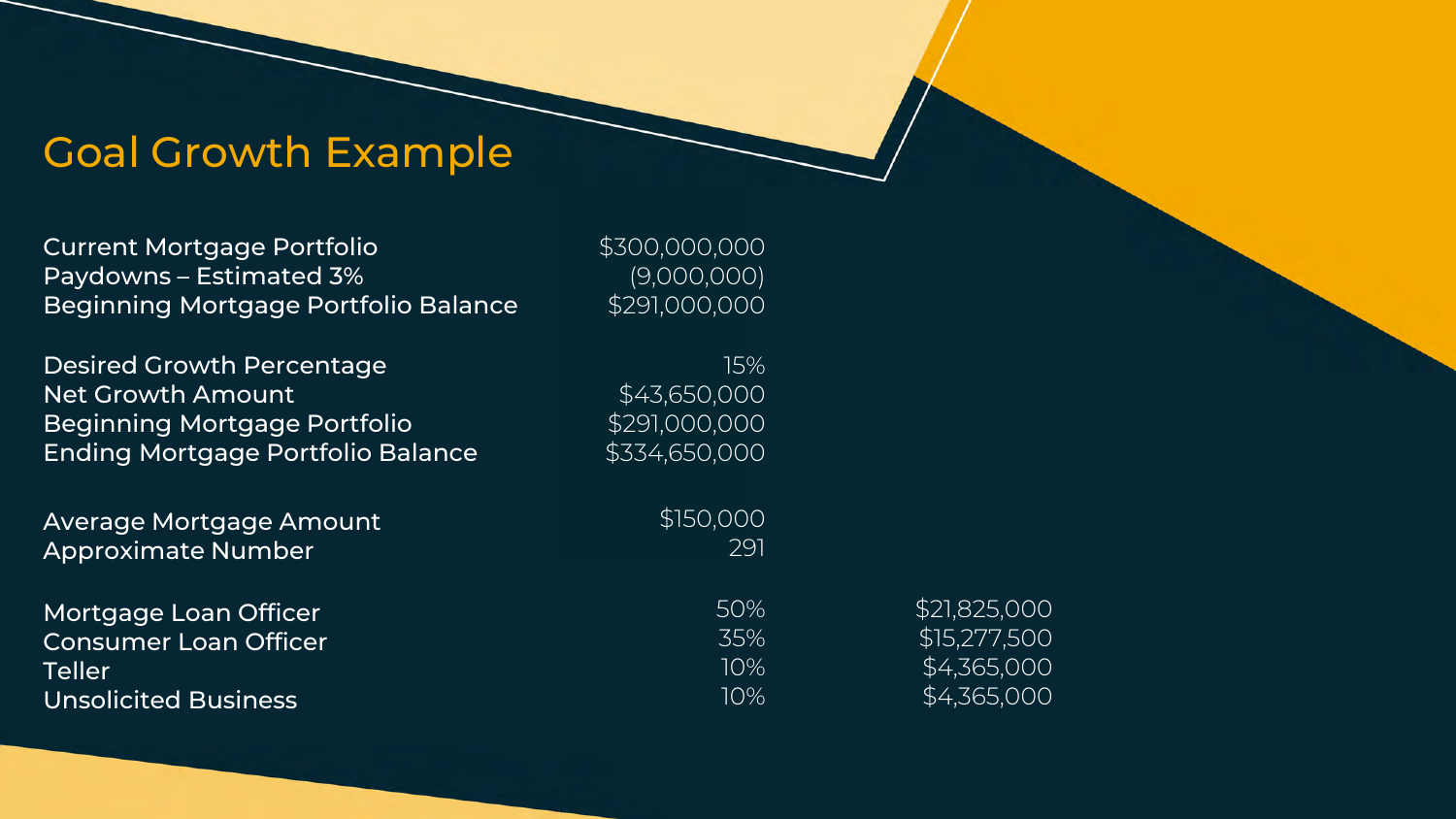*You may further break down these numbers by assigning a more productive branch staff a greater % of the growth.* 

| <b>Branch</b> | % of Originations | <b>Goal Per Branch</b> |
|---------------|-------------------|------------------------|
| Fast          | 50%               | \$21,825,000           |
| West          | 25%               | \$10,912,500           |
| Central       | 25%               | \$10,912,500           |

### *Now break it down by position at East Branch.*

| <b>Position</b>       | % Assigned to Position | Total \$ Per Position \ | # of Staff | <b>Goal Per Person</b> | # of Loans Per Person<br>$(Average = 150K)$ |
|-----------------------|------------------------|-------------------------|------------|------------------------|---------------------------------------------|
| Mortgage Loan Officer | 50%                    | \$10,912,500            | ∠          | \$5,456,250            | 36                                          |
| Consumer Loan Office  | 35%                    | \$7,638,750             |            | \$3,819,375            | 25                                          |
| Teller                | 10%                    | \$2,182,500             | ∽          | \$436,500              |                                             |
| Unsolicited Business  | 10%                    | \$2,182,500             | $-$        | $-$                    | $\sim$                                      |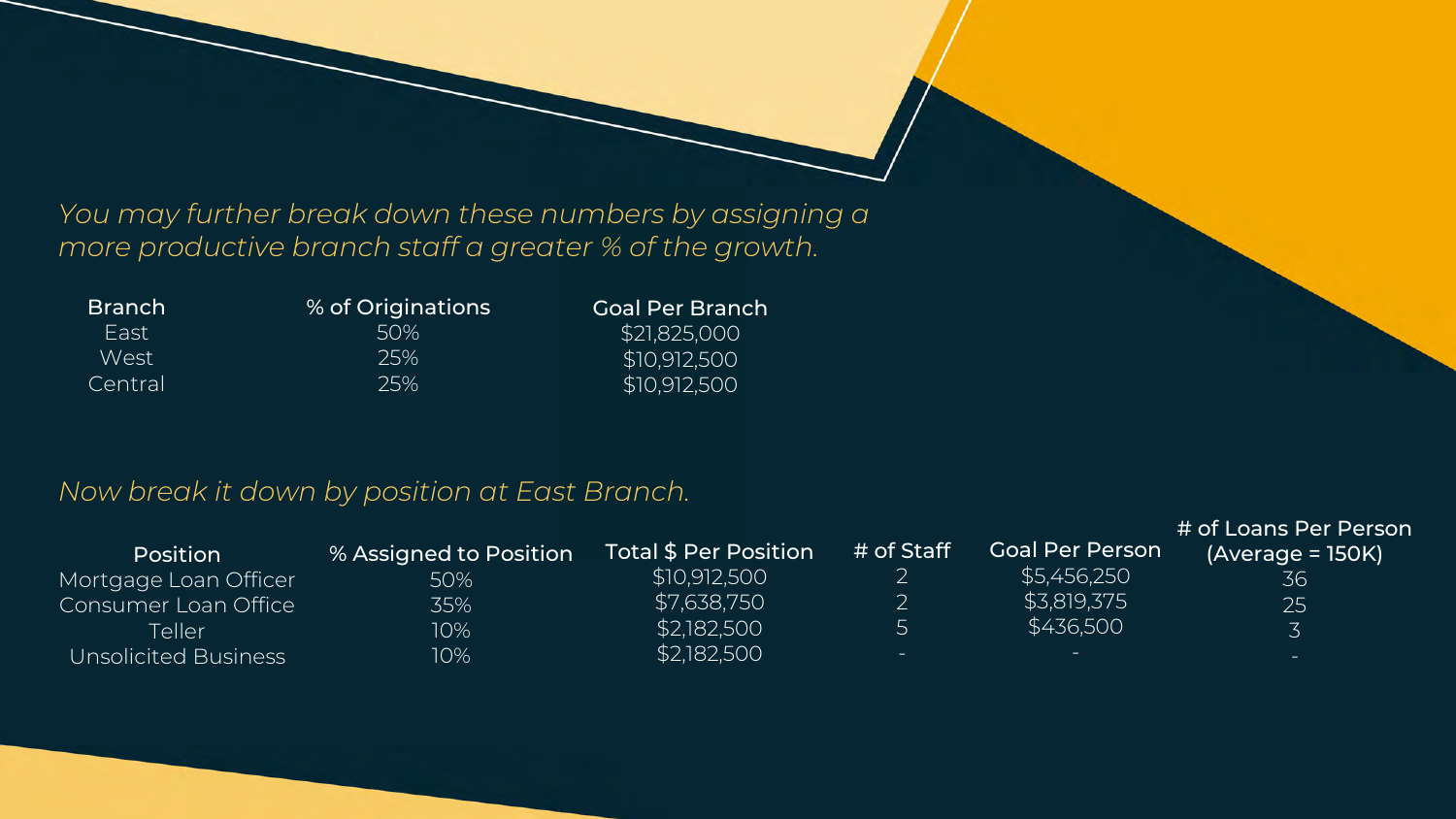# **Vendor Management**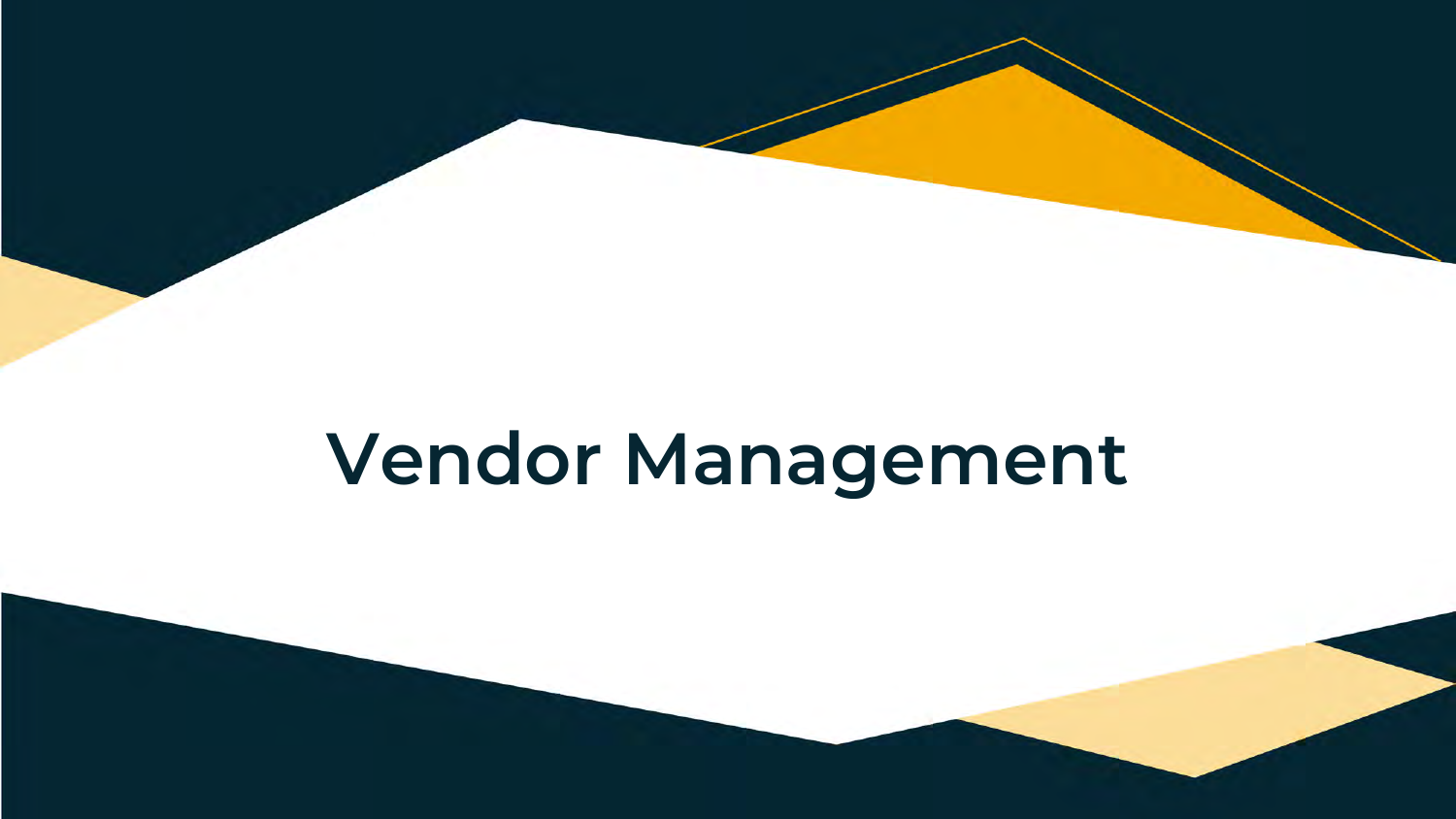## Secondary market access

- Solely operating in-house: Sell the loans you do not wish to keep in house. (i.e., government loans, 30-year mortgages, mortgages with escrow).
- Multiple channels to do this; support available for limited resources.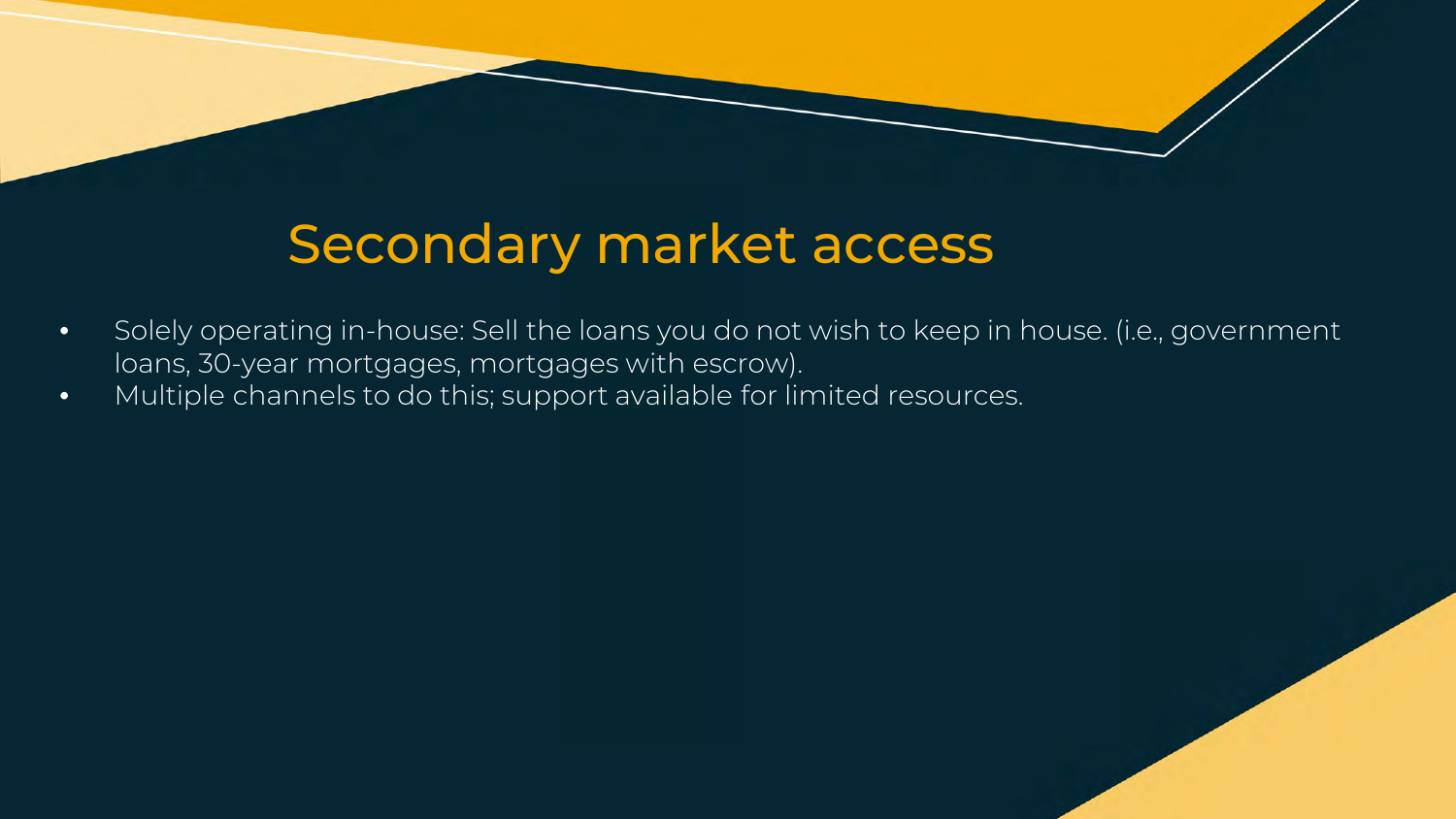|                           | retail<br>Conv, FHA, VA, USDA | delegated<br>Conv, FHA, VA, USDA | non-delegated<br>correspondent<br>Conv, FHA, VA, USDA    | wholesale<br>Conv, FHA, VA                               |
|---------------------------|-------------------------------|----------------------------------|----------------------------------------------------------|----------------------------------------------------------|
| originate<br>& disclose   | Servion                       | Financial<br>Institution         | Financial<br>Institution                                 | Financial<br>Institution                                 |
| process                   | Servion                       | Financial<br>Institution         | Optional -<br><b>Financial Institution</b><br>or Servion | Optional -<br><b>Financial Institution</b><br>or Servion |
| underwrite                | Servion                       | Financial<br>Institution         | Servion                                                  | Servion                                                  |
| CD & closing<br>documents | Servion                       | Financial<br>Institution         | Optional -<br><b>Financial Institution</b><br>or Servion | Servion                                                  |
| fund                      | Servion                       | Financial<br>Institution         | Financial<br>Institution                                 | Servion                                                  |
| service life<br>of loan   | Servion                       | Servion                          | Servion                                                  | Servion                                                  |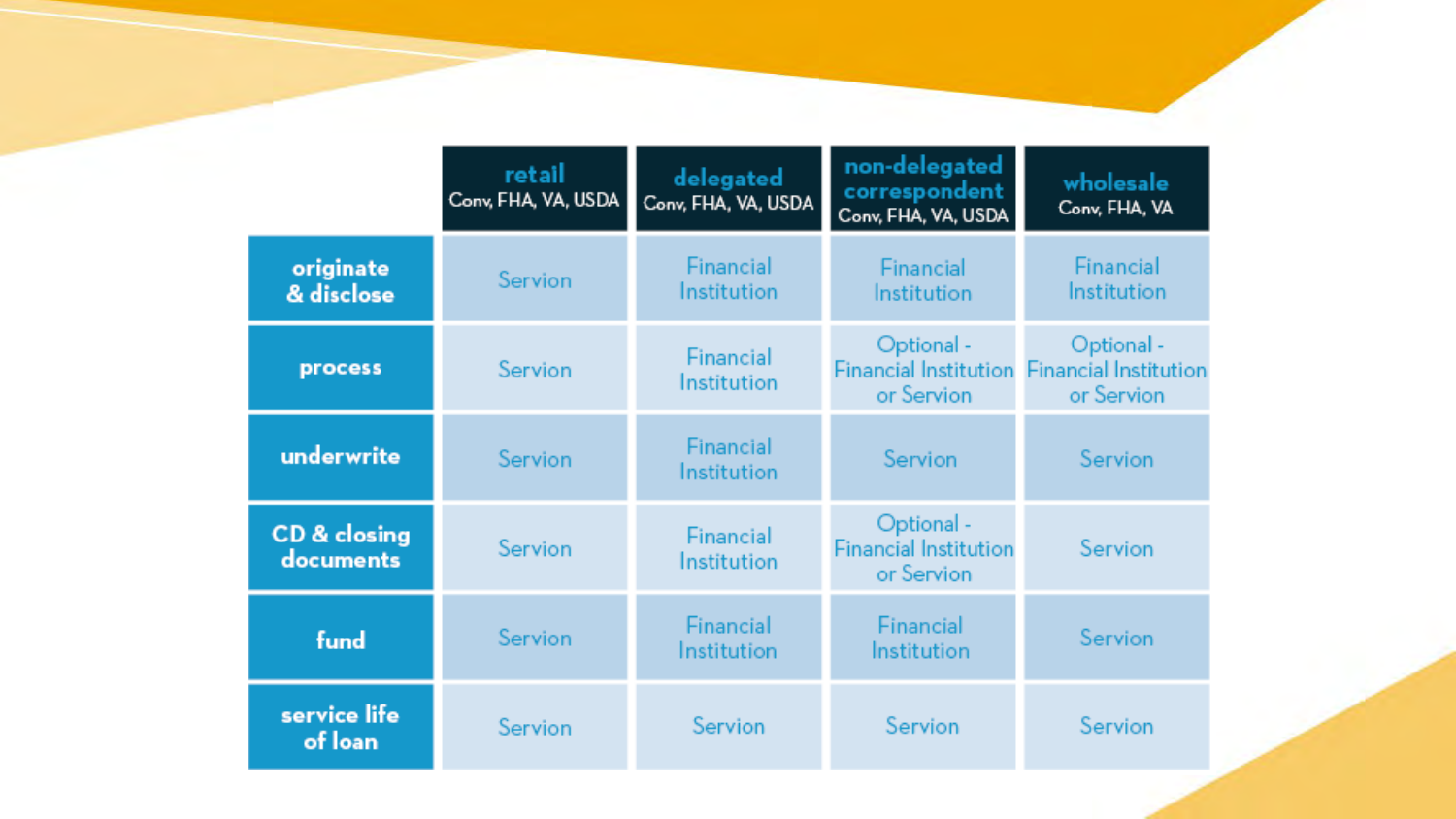### Additional considerations

- Overlays: Does your current CUSO/partner have extensive Fannie or Freddie overlays? If so, you are missing opportunities to service your members and generate revenue. Have you asked your partners what their overlays consist of?
- Supportive growth: Can you transition channels? Can you utilize various channels for various products?
- Time management:
	- Applications, funded, locked, withdrawn loans, and pipeline management reports
	- Streamline monthly board reporting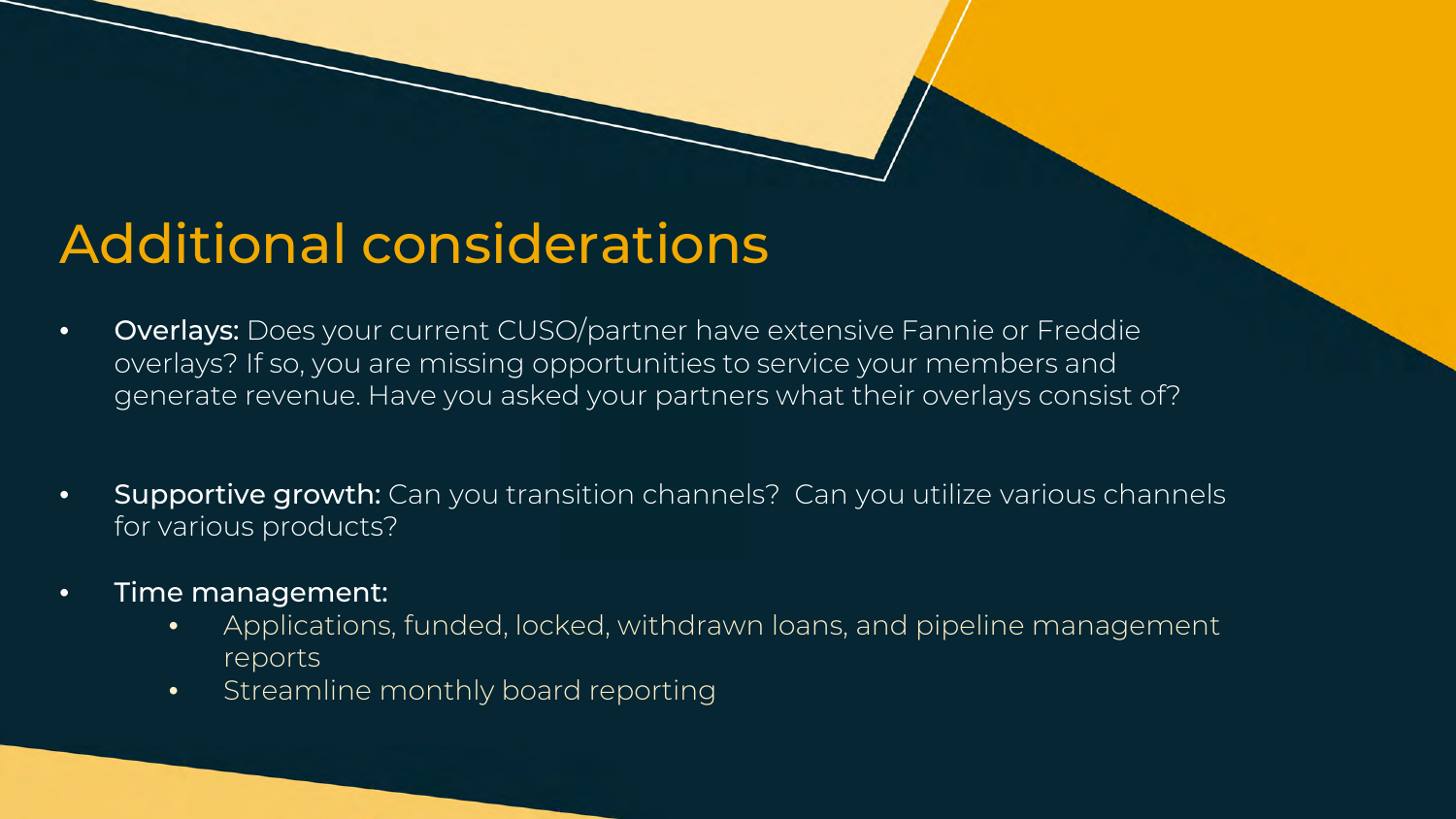## Marketing support

• Is your current partner offering you a mortgage marketing library or assistance with custom marketing designs?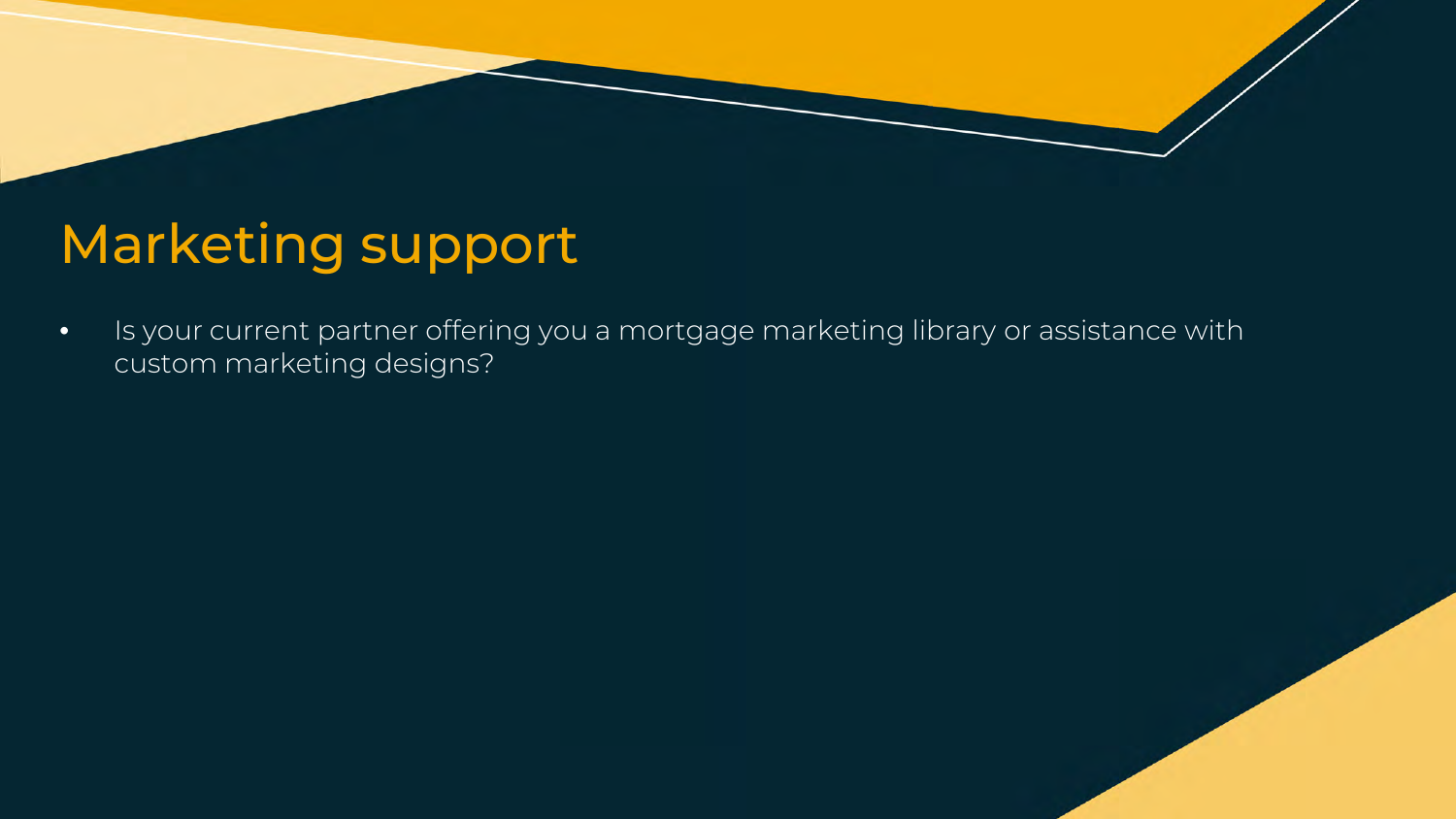### Marketing Library



NEW HOME,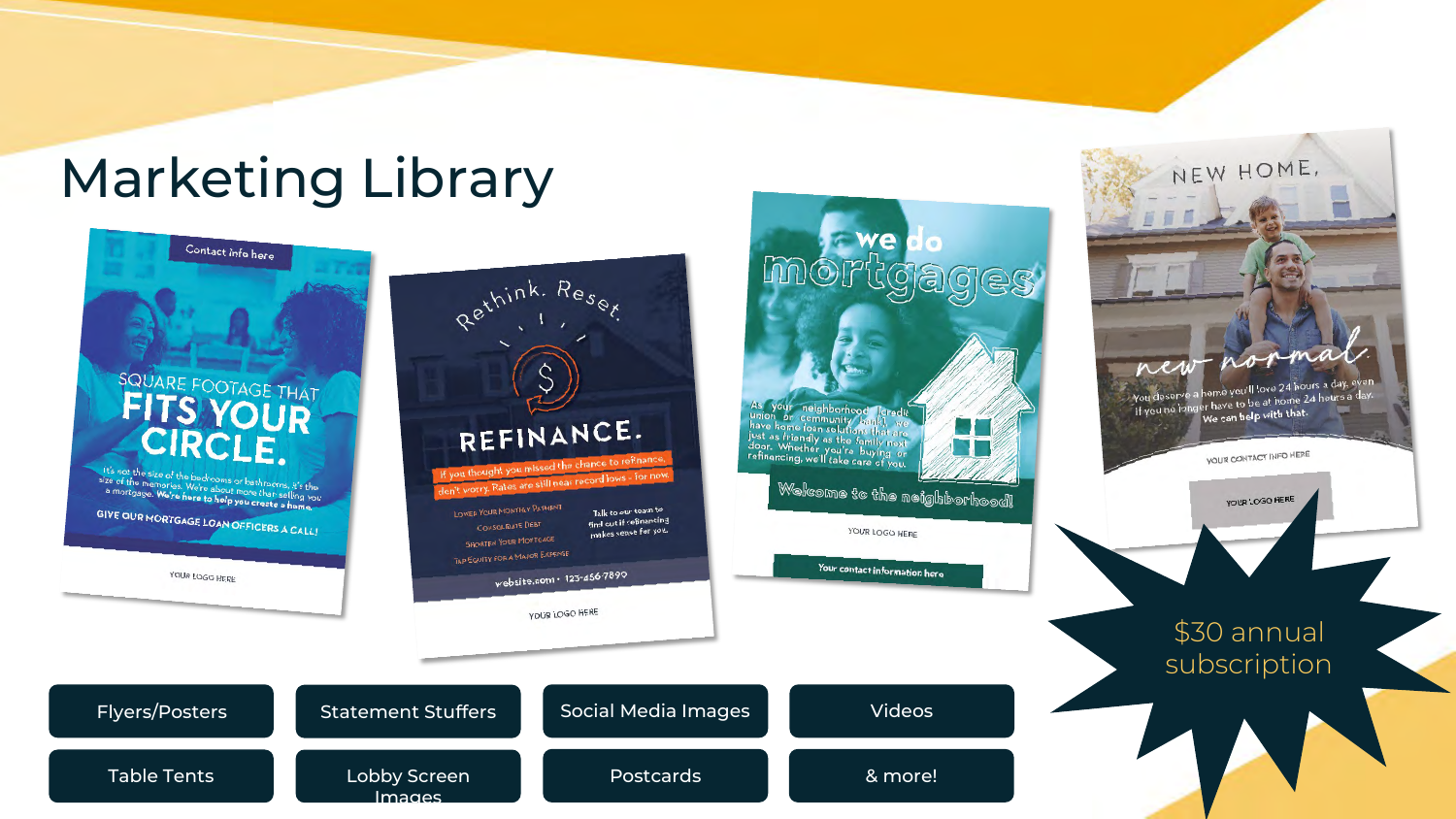### Homebuyer Guide





make the pre-approval process smoother. **DOS AND DON'TS** A list of common mistakes that could impact

your approval status. **HOME BUYING PROCESS** An overview of the timeline and process of



### THE 4 CS OF **HOME BUYING**

months of heats

**CAPACITY TO PAY** 

### **CREDIT HISTORY** CASH - Can you handle the payments if<br>your income is stopped for any<br>reason?  $\bullet$  What is the likelihood that you will repay the loan in a timely manner?  $\bullet$  What is your past payment history with other creditors?

 $\bullet$  Are you making a down payment<br>If yes, how much?  $\cdot$  Is there a reasonable explanation<br>for any challenges in your past? **RULES OF THUMB** - Have at least 15% of your purchase<br>price to put down (estual down paym<br>needed will vary depending on your) **RULES OF THUMB** 

.<br>• No late payments in the last 12 months<br>• Hultiple credit lines with at least 24 broarm) Should have 2-3 months of house payments in your checking or savings<br>account after closing. At least one credit line with a limit on

COLLATERAL · Can you afford the new payment' - Can you altors the raw payment<br>- What is the likelihood of being<br>- able to continue to afford this new<br>- payment? home, etc.)  $\begin{array}{ll} \bullet \text{ If you were to lose your current} \\ \text{income stream, would you}\\ \text{reasonably expect to replace that} \end{array}$ 

**RULES OF THUMB** Two years in the same line of wo Total home and credit payments of<br>a 0 45% of monthly, pre-tax incom-

. What type of real estate are you buying? (Condo, townhome, single<br>family, duplex, manufactured . What is the current market value<br>of the real estate and how was this

same income

THE 4 CS OF **HOME BUYING** 

**CREDIT: THE FIVE FACTORS OF YOUR CREDIT SCORE** 

Fully

customizable

 $\mathcal{L}$  ,  $\mathcal{L}$ 

**PAYMENT HISTORY (35%)** 

**OUTSTANDING CREDIT BALANCES (30%)** 

**LENGTH OF CREDIT HISTORY (15%)** 

**TYPE OF CREDIT (10%)** 

INQUIRIES (10%)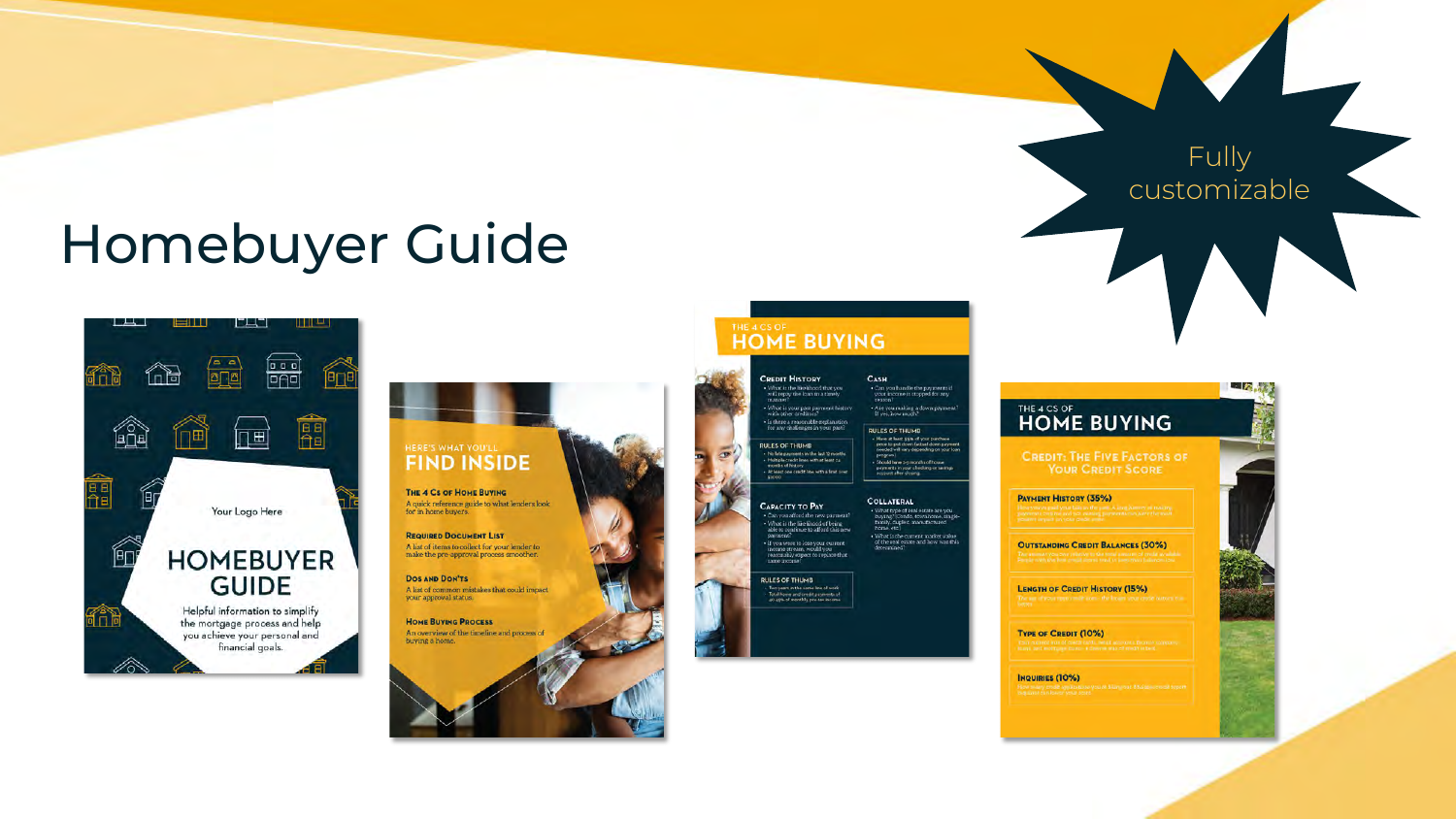

The Servion Group is a unique financial services company designed to meet the needs of community financial institutions. We exist to provide credit unions and community banks with the tools to reach their true potential. We view the institutions we support not as customers or clients, but as partners. Together we move across the changing landscape of financial services, working to enrich lives along the way.